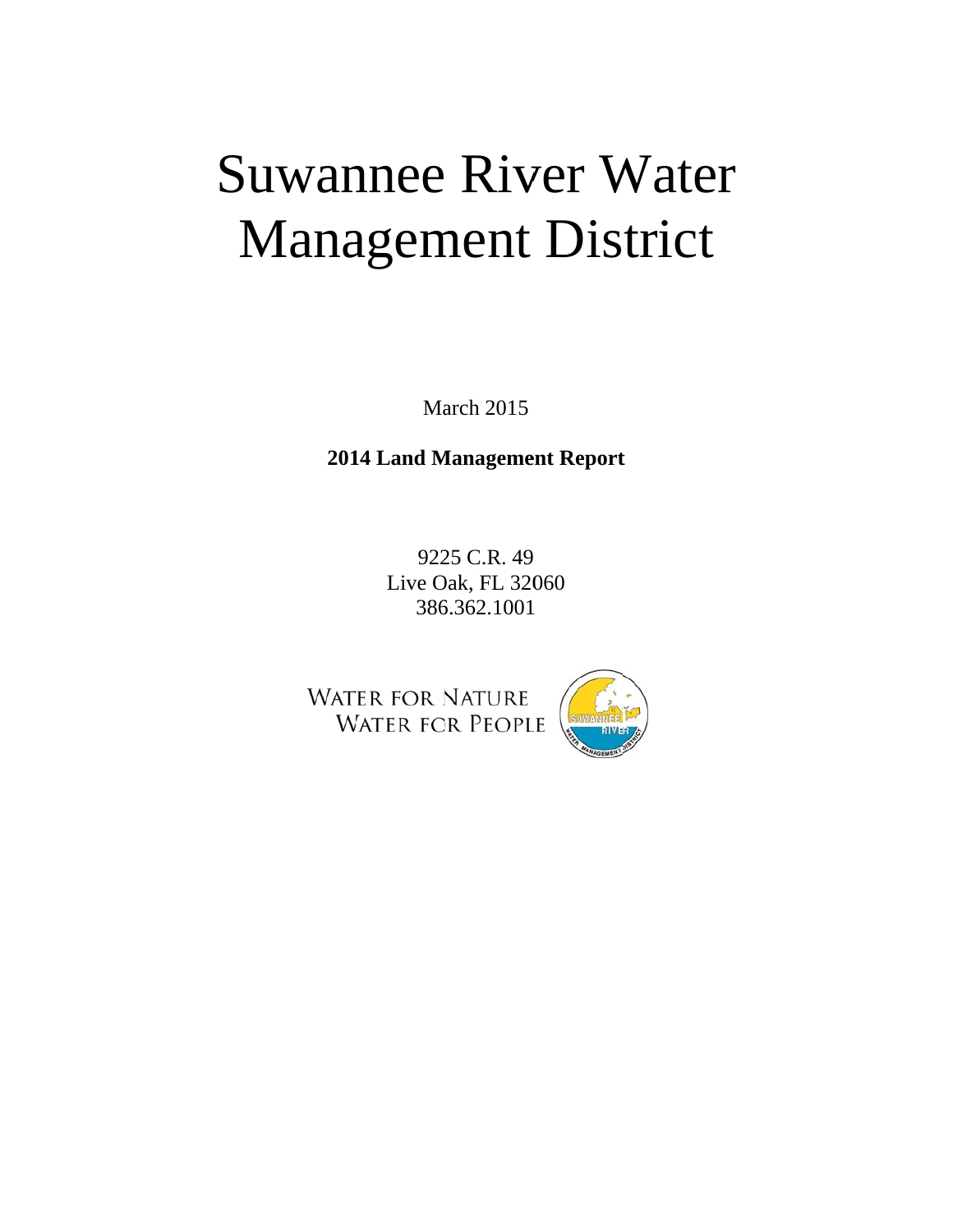## **2014 Land Management Report**  *Suwannee River Water Management District*

## **Governing Board**

Don Quincey, Jr. Alphonas Alexander Donald Ray Curtis Kevin W. Brown George M. Cole, Ph.D. Virginia H. Johns Gary Jones Virginia Sanchez Guy N. Williams

## **Executive Director**

Ann B. Shortelle, Ph. D.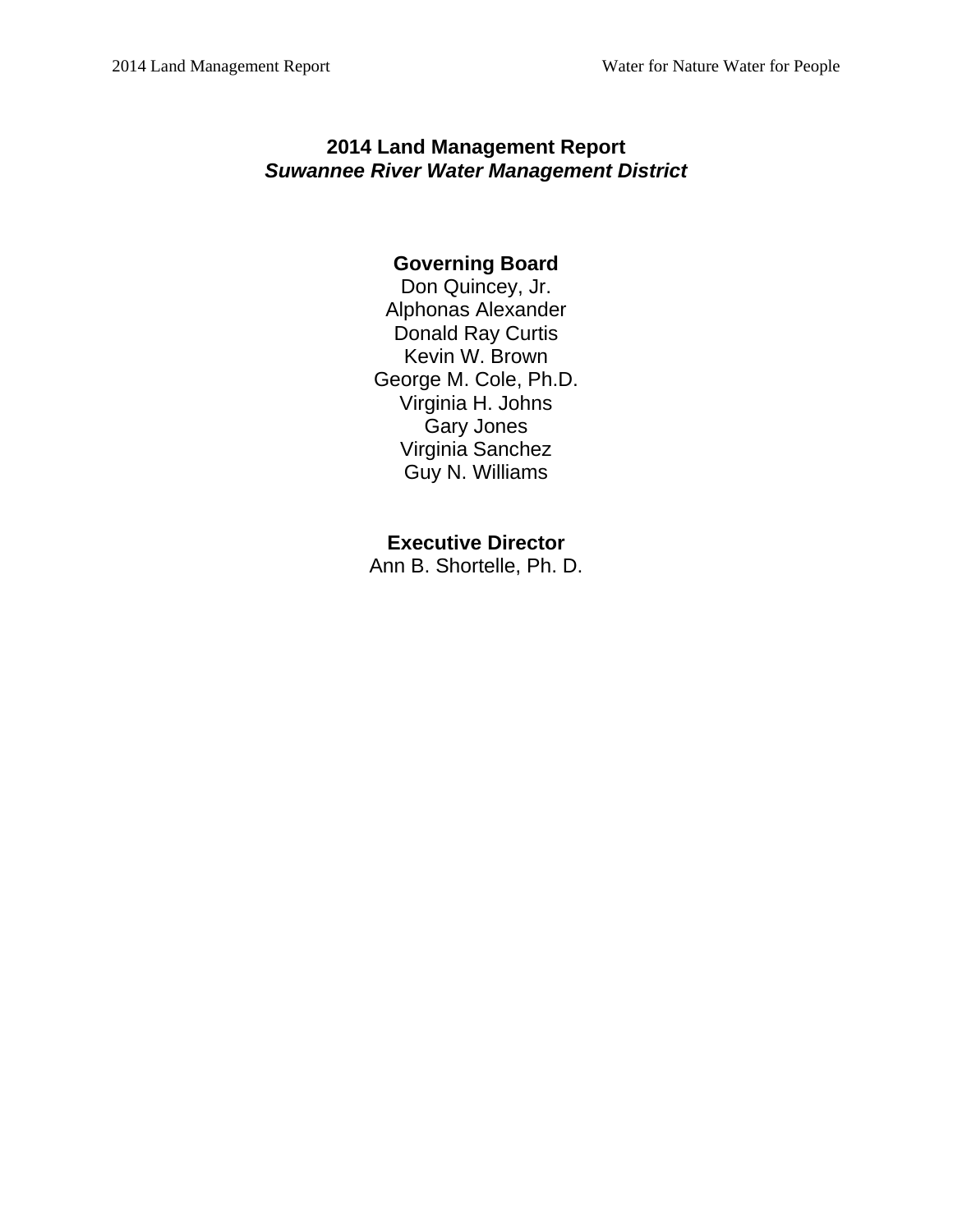## **CONTENTS**

| SRWMD FY 2014 REPORT OF LAND MANAGEMENT PROGRAM ACTIVITIES  4 |  |
|---------------------------------------------------------------|--|
|                                                               |  |
|                                                               |  |
|                                                               |  |
|                                                               |  |
|                                                               |  |
|                                                               |  |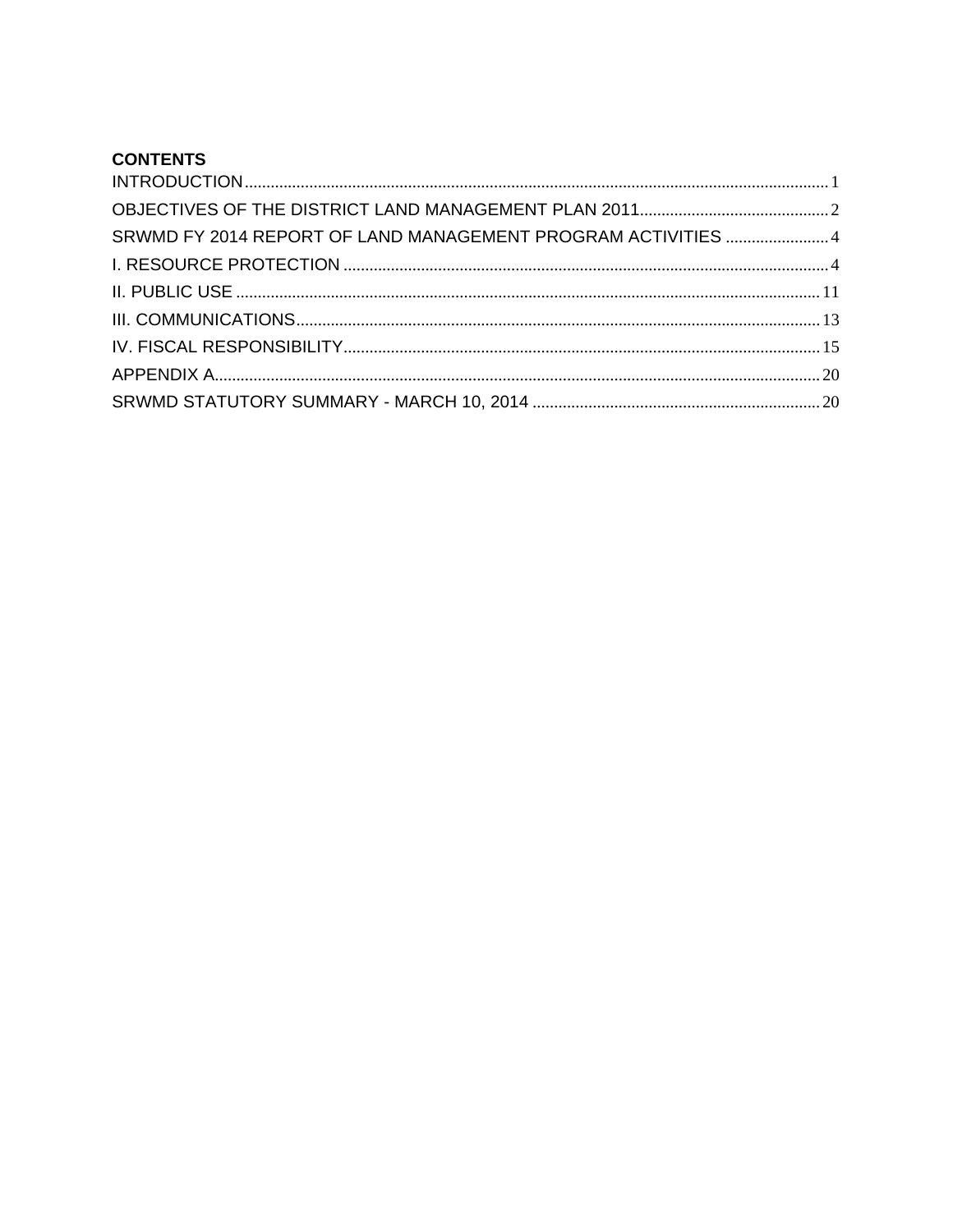## **INTRODUCTION**

The Suwannee River Water Management District's (hereafter SRWMD) jurisdictional boundary includes approximately 7,640 square miles across all or part of 15 north-central Florida counties.

The District holds fee-simple title to approximately 159,160 acres in addition to approximately 126,482 acres of conservation easements (3.2% and 2.6% of the District's land area, respectively) as of September 30, 2014.

District management of these lands provides water resource benefits including:

- Preserving floodplain areas to maintain storage capacity, attenuate floodwaters, and prevent inappropriate development,
- Preventing contamination by maintaining low intensity land uses within the floodplain and high recharge areas,
- Preserving and/or restoring spring areas to maintain or improve ground and surface water,
- Preserving and/or restoring natural communities throughout the area to support or enhance populations of wetland-dependent native species, and
- Providing buffer zones to more intense land uses to protect water quality.

The majority of the parcels are "conservation" lands that are located along rivers and streams, headwaters, and recharge areas. The District also purchases parcels for specific water resource projects such as wellfields, flood storage, water management, aquifer recharge and water resource development, water supply development and preservation. These parcels are managed for the specific purposes as identified in the acquisition.

The District Land Management Plan (DLMP) articulates the goals of the Governing Board that guide the management of all fee title lands held by the District. Lands titled to the Board are managed under a multiple-use policy that emphasizes:

- Water resources protection and management,
- Maintenance and restoration of the land's natural state and condition, and
- Provisions for public access and recreation opportunities on those lands.

To ensure that the District is meeting its land management goals, the Excellence in Land Management Program (ELM) was established. This program quantifies the input of the Land Management Review Team (LMRT) to determine whether land management is meeting the objectives of the DLMP. The following four goals are outlined in the DLMP: Resource Protection, Public Use, Communications, and Fiscal Responsibility.

The purpose of this land management report is to document activities implemented in managing District lands as prescribed in the DLMP.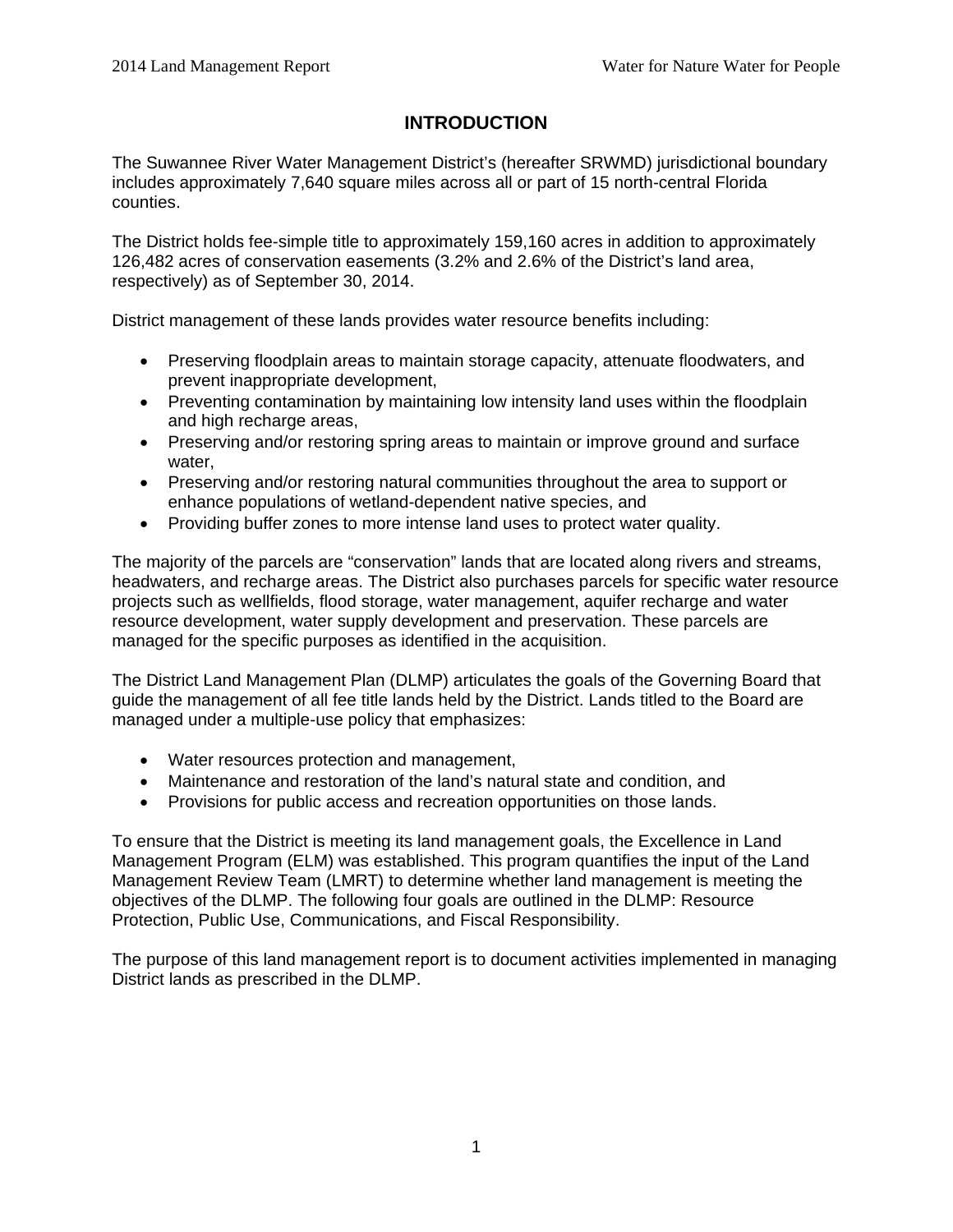## **OBJECTIVES OF THE DISTRICT LAND MANAGEMENT PLAN 2011**

#### **Resource Protection**

#### **Water Resources**

#### 1. Water Resource Objectives

- Minimize structural floodplain management on District-managed conservation lands.
- Maintain ground and surface water quantity and quality during land management activities by using enhanced Silviculture Best Management Practices (BMPs).
- Restore hydrologic regimes to the Desired Future Condition (DFC) where possible.
- Maintain water management structures so they achieve their intended function.
- Develop and maintain water resource projects on the lands to improve water quality and enhance water supplies.\*

## **Natural Community Resources**

1. Soils, Topography, Ground Cover and Natural Community Objectives

- Minimize soil degradation (erosion, compaction).
- Manage and/or restore historic natural communities for a given site to DFC standards to the extent practicable.
- Reduce degradation of the existing native groundcover.
- Monitor the grass, herbaceous and shrub layers to detect if the resource falls within the DFC standard acceptable range.
- Reintroduce or supplement current native ground covers with local stock where needed to achieve ecosystem functions.
- Update and maintain current reference data.

#### 2. Forest Resource Objectives

- Manage for natural community heterogeneity to attain a multi-aged and vertically diverse forest, including retaining dominant and/or old growth trees and snags.
- Maintain the dominant and co-dominant tree species within the DFC acceptable parameter range.
- Reforest within DFC standards using techniques that minimize damage to other natural resources.
- Ensure that commercial harvests provide the maximum financial returns that are possible with the consistent attainment of primary natural resource values.
- Maintain an accurate and current forest resource inventory.

#### 3. Rare Species Resource Objectives

- Protect and manage biodiversity on District lands.
- Track rare species locations, status, and use Rare Species Best Management Practices.
- Maintain and/or increase existing rare and imperiled species populations on District lands.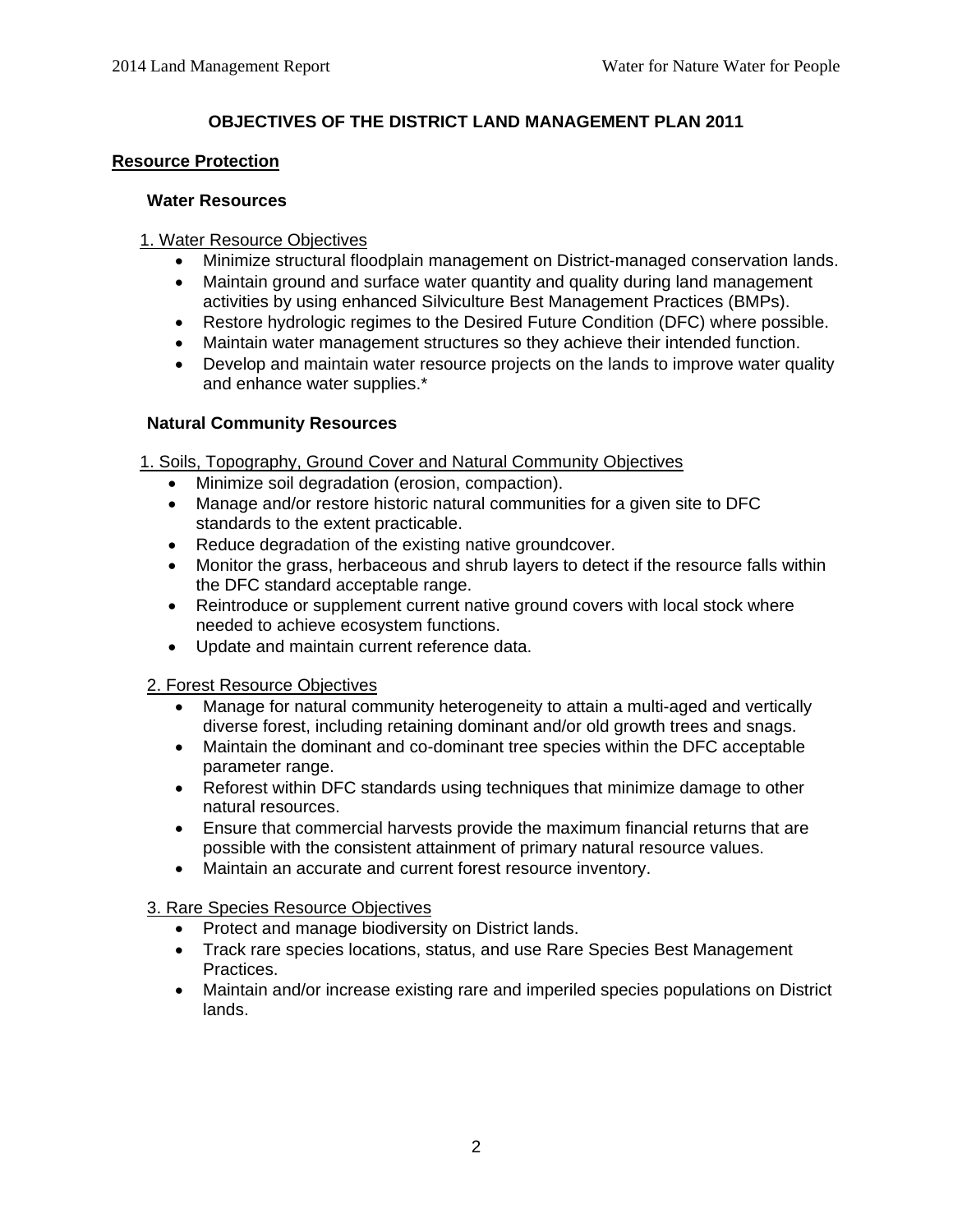## 4. Cultural and Historic Resource Objectives

- Protect and prevent negative impacts to cultural and historical resources during all activities.
- Document location of significant cultural and historical resources on District-owned lands and share information with the Division of Historic Resources within the Florida Department of State.
- Monitor the condition of cultural and historical resources on District-managed lands.

#### 5. Aesthetic and Visual Resource Objectives

- Maintain or enhance overall visual quality of District lands.
- Minimize or mitigate short-term negative appearances of land management activities.

#### 6. Public Use Objectives\*\*

- Provide opportunities for resource-based recreation compatible with water resource protection.
- Protect health and safety of visitors.
- Use cooperating agencies and volunteers whenever possible.

#### 7. Communications Objectives

- Maintain and update the District Land Management Plan as needed with a major plan update scheduled for 2021.
- Conduct the Land Management Review Team process and report to the Governing Board.
- Develop and implement communication tools to enhance public recreational use.\*

#### 8. Fiscal Responsibility Objectives

- Protect and manage resources on District lands in an efficient manner within the limits of the annual operating budget.
- Revenues generated from land management will be from operations conducted to achieve resource objectives.
- The District will implement the Payment in Lieu of Taxes program for eligible counties in accordance with statutory directives.

#### \*Proposed new item.

\*\*Objectives from April 9, 2013, Governing Board Workshop.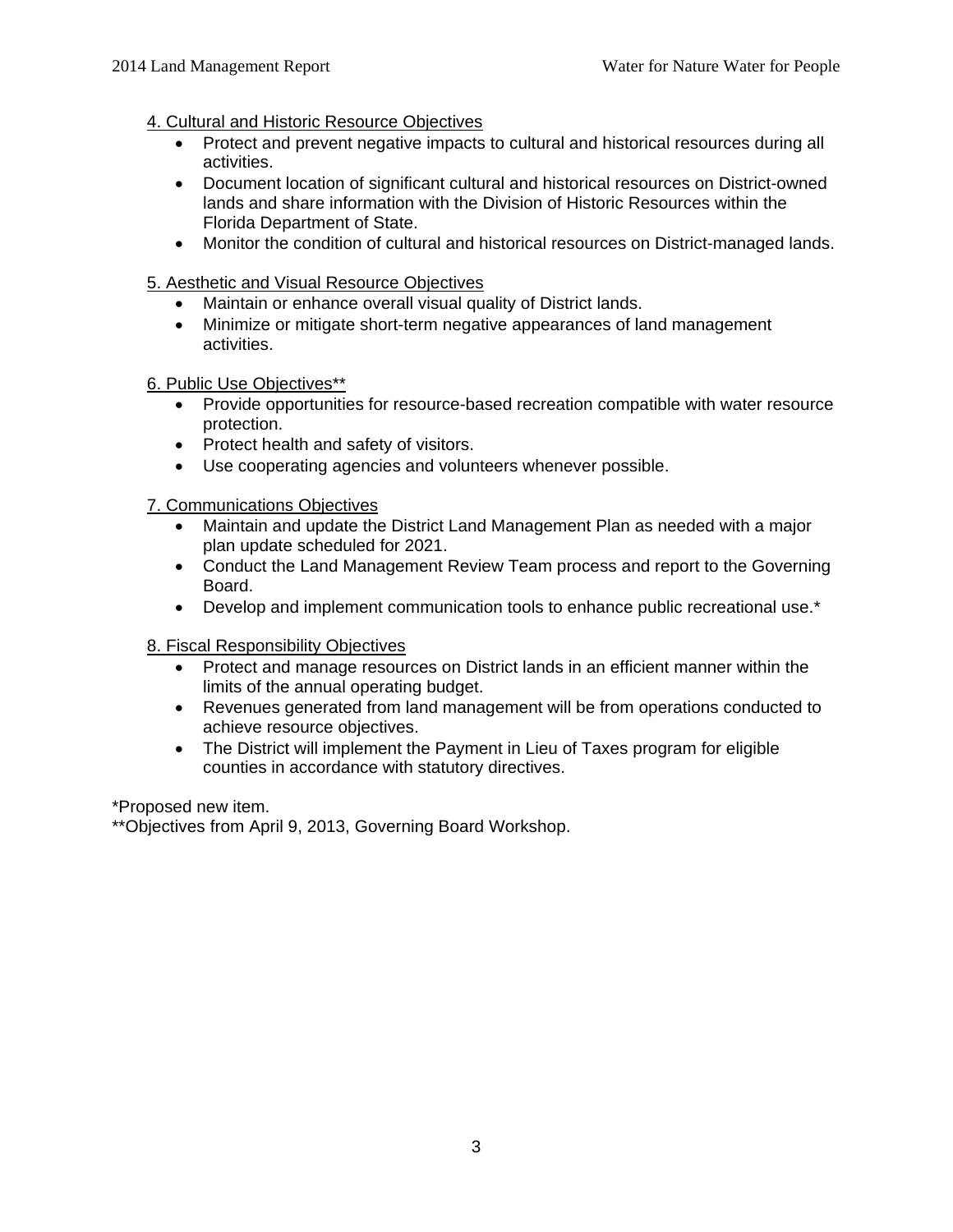#### **SRWMD FY 2014 REPORT OF LAND MANAGEMENT PROGRAM ACTIVITIES**

#### **I. RESOURCE PROTECTION**

#### **Goal – to protect, enhance and/or restore natural, archaeological, and historical resources on lands owned by the District.**

#### **Water Resources**

District lands provide unique water resource opportunities because of their proximity to major rivers and their tributaries. At the tract level, there may be opportunities to impact altered water flows and water retention capacities to allow more natural buffering characteristics of the floodplain, such as flood attenuation, to be enhanced and provide protection to the receiving water body. At the site level, many facilities such as river access points, hydrologic facilities and roads require review, construction and maintenance to function in the floodplain without adverse water resource impacts. The objective of facilities' design is to make them transparent to highand low-flow conditions within the floodplain.

Natural community and facility projects are generally implemented using silviculture BMPs as a minimum standard for implementation. Silvicultural practices, natural community restoration projects, hydrological improvements and road maintenance operations are planned to protect or enhance water resources.

Specific Governing Board approved water resource projects may be initiated for flood control, water storage, water management, conservation and protection of water resources, aquifer recharge, water resource and water supply development. These projects typically require engineered solutions and have project-specific goals and management. In many cases, the water resource benefits are designed to extend beyond the tract.

#### Active Water Resource Projects

- *Middle Suwannee River and Springs Restoration and Aquifer Recharge Project* This project is occurring on District, State and private lands near Mallory Swamp. The objectives are to rehydrate wetlands and ponds, and encourage recharge to the aquifer by reconnecting wetlands on the margins of Mallory Swamp with adjacent wetlands on public and private lands. Work to be completed includes the construction of blocks and culverts to reduce adverse impacts of drainage associated with the St. Regis canal.
- *Otter Springs Restoration Project* Otter Springs is a second magnitude spring that has been the center of public use for years from the affiliated campground. Erosion events over the years have plugged the main vent and the spring pool. Works to be completed include the removal of sediment in the spring and reduce erosion by installing access stairs and other public use improvements to protect the spring.
- *Silviculture Water Yield Research Project* This project is part of a statewide effort to advance the understanding of the impact of forest management practices on water yield, and whether this water is held in surficial systems or makes it way to the aquifer. The project, within SRWMD, has five plots on District-owned lands at the Little River Tract, one plot on adjacent private land and six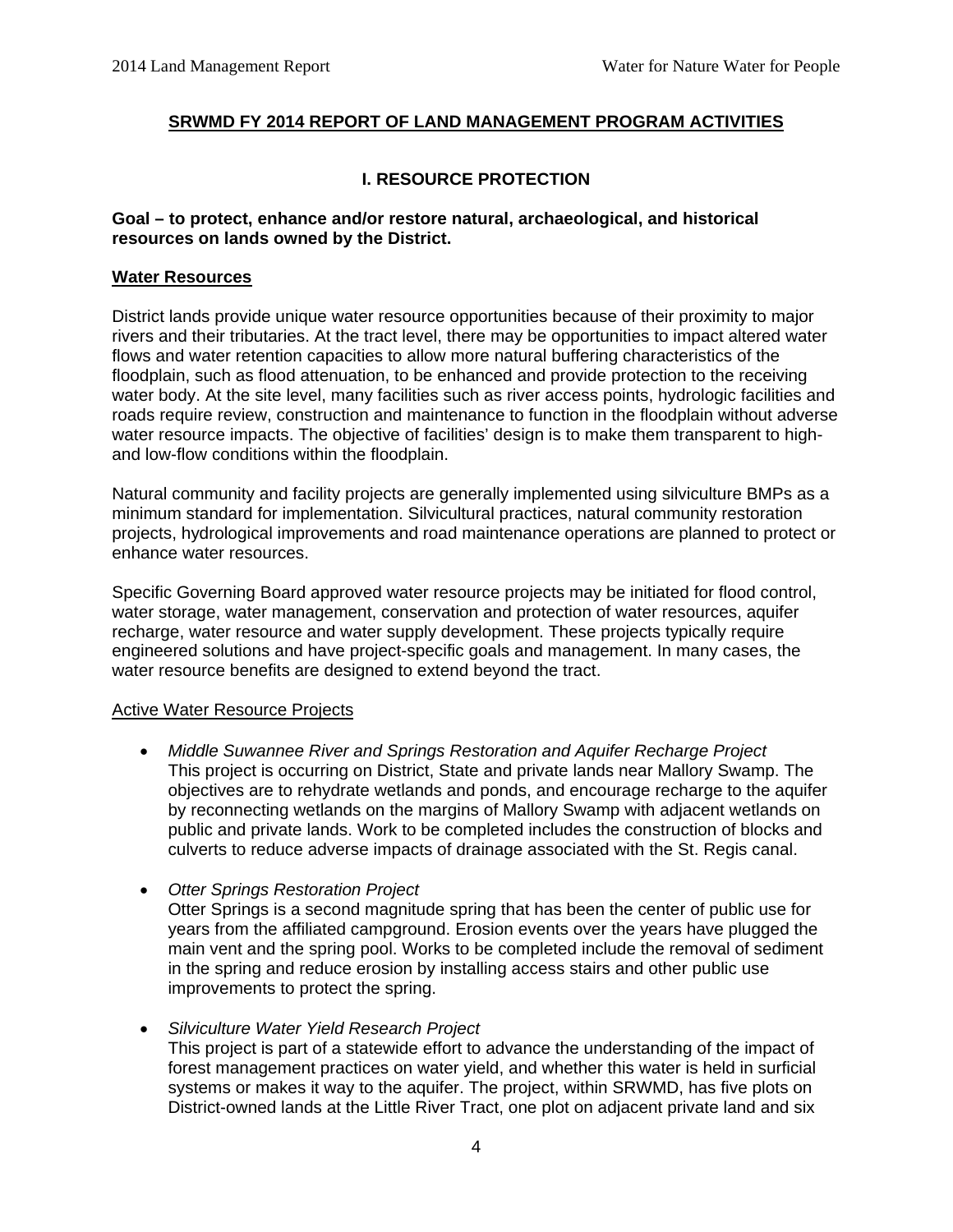plots near the Gainesville wellfield on private land and Gainesville Regional Utilities land. This project will run through 2019.

 *Road and Hydrologic Facility Maintenance* The District completed approximately 27 miles of general road maintenance activities at Mallory Swamp, Lamont and Steinhatchee Rise tracts. Two damaged culverts in Lamont and Steinhatchee Rise tracts were replaced; two culverts were cleaned out in the Santa Fe River Ranch tract and an erosion issue was repaired in the Mallory Swamp tract.

## Water Projects in Planning and Design

- *West Ridge Water Resource Development Project* The District has coordinated with Camp Blanding to purchase lands as part of the "military base buffering" initiative. The lands are being analyzed for opportunities to reduce downstream flooding in Starke, and to augment flows to the Upper Santa Fe River and potentially provide aquifer recharge to the Upper Floridan aquifer.
- *Kettle/Britt/Reedy Creek Dispersed Water-Storage Project* Significant ditching has occurred within and adjacent to these watersheds in Taylor County. Staff is reviewing the condition of the ditch blocks in Kettle Creek at Steinhatchee Springs Tract in Lafayette County. Opportunities to store water within the floodplains, which is currently transported quickly to the river through ditches, will be reviewed. Initial review will be completed in FY 2015 using LIDAR and field investigations.

#### **Natural Community Resources**

## **1. Soils, Topography and Natural Community and Groundcover**

The District plans and implements land management operations to maintain and enhance natural resources. The District uses DFC for natural community management. These DFCs detail plant community structure, representative plant species, average hydrologic regime, and the frequency that fire is required to maintain the plant community. By using these DFCs, the District is able to determine if management activities are needed to "restore or maintain the natural condition" as directed by statute. District lands that meet the DFC structural standards are maintained by natural processes (natural flooding events) or "passive" and "custodial" management. Most floodplains and wetlands are in this category. Communities that do not meet standards may receive "active" management to move the community towards the community standards. Most of the uplands and transitional areas are in this category.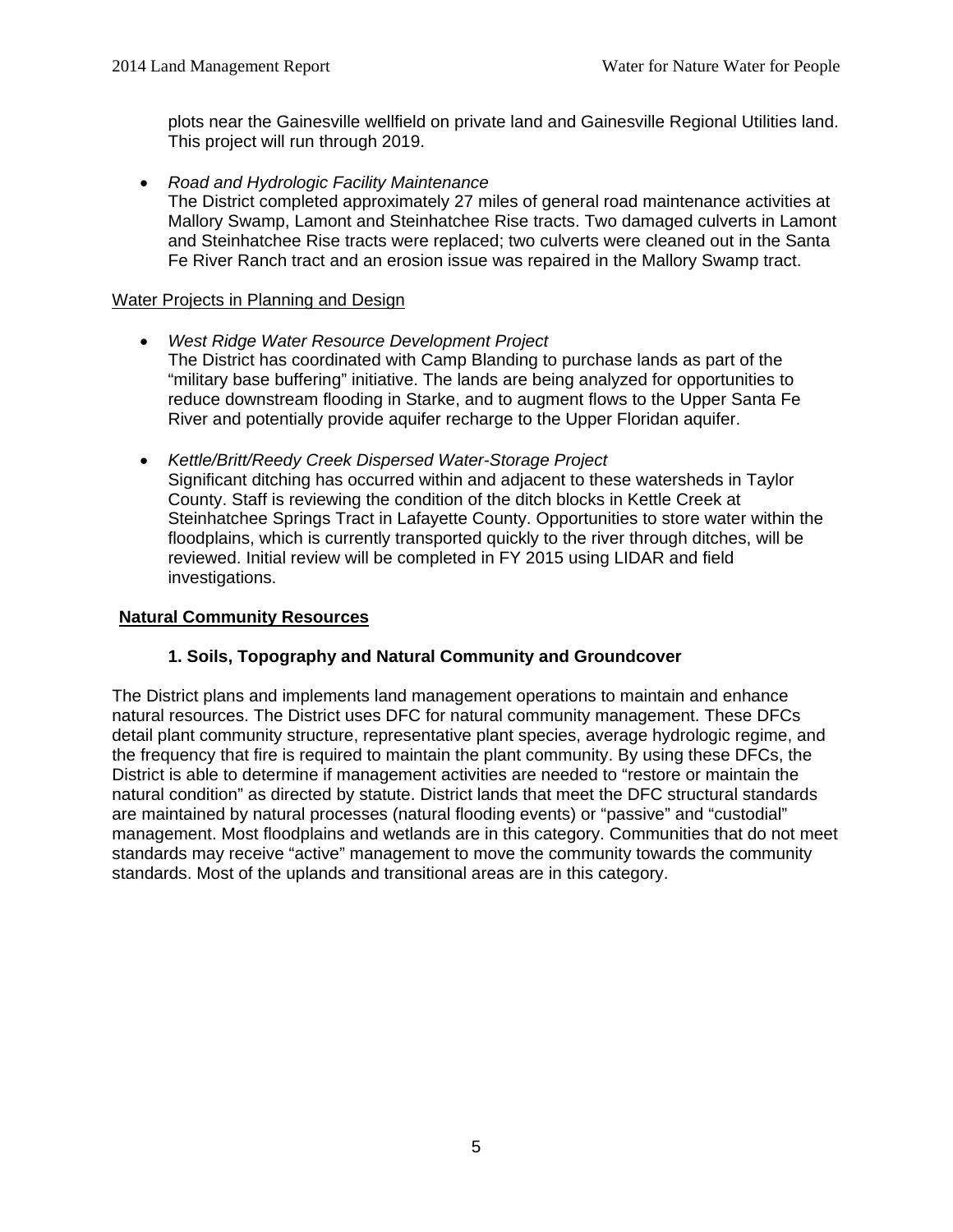#### Active Natural Communities Projects

*Prescribed Fire* 

Many of Florida's natural plant communities were historically influenced by lightningignited fires. Of those fire-adapted natural communities, the District's prescribed fire program targets sandhills, upland pine, scrubby flatwoods, mesic flatwoods and shrub bogs communities for maintenance and restoration purposes. Combined, these targeted communities make up approximately 76,000 acres or 76% of the total acres that were historically influenced by fire.

The remaining 24% of fire-influenced communities on District lands consist of wetland natural communities such as basin, depression, tidal marshes and dome and basin swamps. These communities are not actively targeted for prescribed burning. Fire is allowed to carry into these areas from adjacent communities that are being burned, but only when the risk is minimal for long-term smoke-management problems, mortality to wetland vegetation and prolonged organic soil consumption. When necessary, containment firelines are installed and maintained in such a manner as to avoid adverse impacts to wetlands and water resources.

Within the six targeted natural communities, the District focuses most of its efforts on designated core areas. Factors used to distinguish many of these core areas include:

- 1) Areas that have a record of successful prescribed burns,<br>2) Vegetation within these areas can easily be burned witho
- 2) Vegetation within these areas can easily be burned without other prior activities such as mechanical or chemical treatments, and
- 3) Areas that have undergone management activities that require the use of prescribed fire for continued maintenance or restoration.

The District uses DFCs to determine the Natural Fire Return Interval (NFRI) for each community. These intervals are derived from the Florida Natural Areas Inventory (FNAI). These intervals are the rotation or the number of years that occur between each scheduled prescribed burn. The District's goal is to increase the acres of targeted core areas that are within their NFRI (Table 1).

Table 2 provides natural community acreage information for all non-targeted and targeted cores areas. Acreage for targeted core areas is further separated to identify NFRI status. For areas out of their NFRI, information is also provided to help identify some of the factors affecting this status.

|                                                              | 2014   | 2013   | 2012  | 2011   | 2010   |
|--------------------------------------------------------------|--------|--------|-------|--------|--------|
| % Targeted Core Areas within Natural<br>Fire Return Interval | 59%    | 66%    | 47%   | 36%    | 26%    |
| <b>Acres Prescribed Burned</b>                               | 11,420 | 12,136 | 7,670 | 11,742 | 15,765 |
| <b>Acres Burned That Met Objectives</b>                      | 10,935 | 11.715 | 6,976 | 11,692 | 13,189 |
| <b>Wildfire Acres</b>                                        |        | 11     | 457   | 5,535  | ⌒      |

Table 1. Natural Fire Return Interval and Burn Acreages on District lands.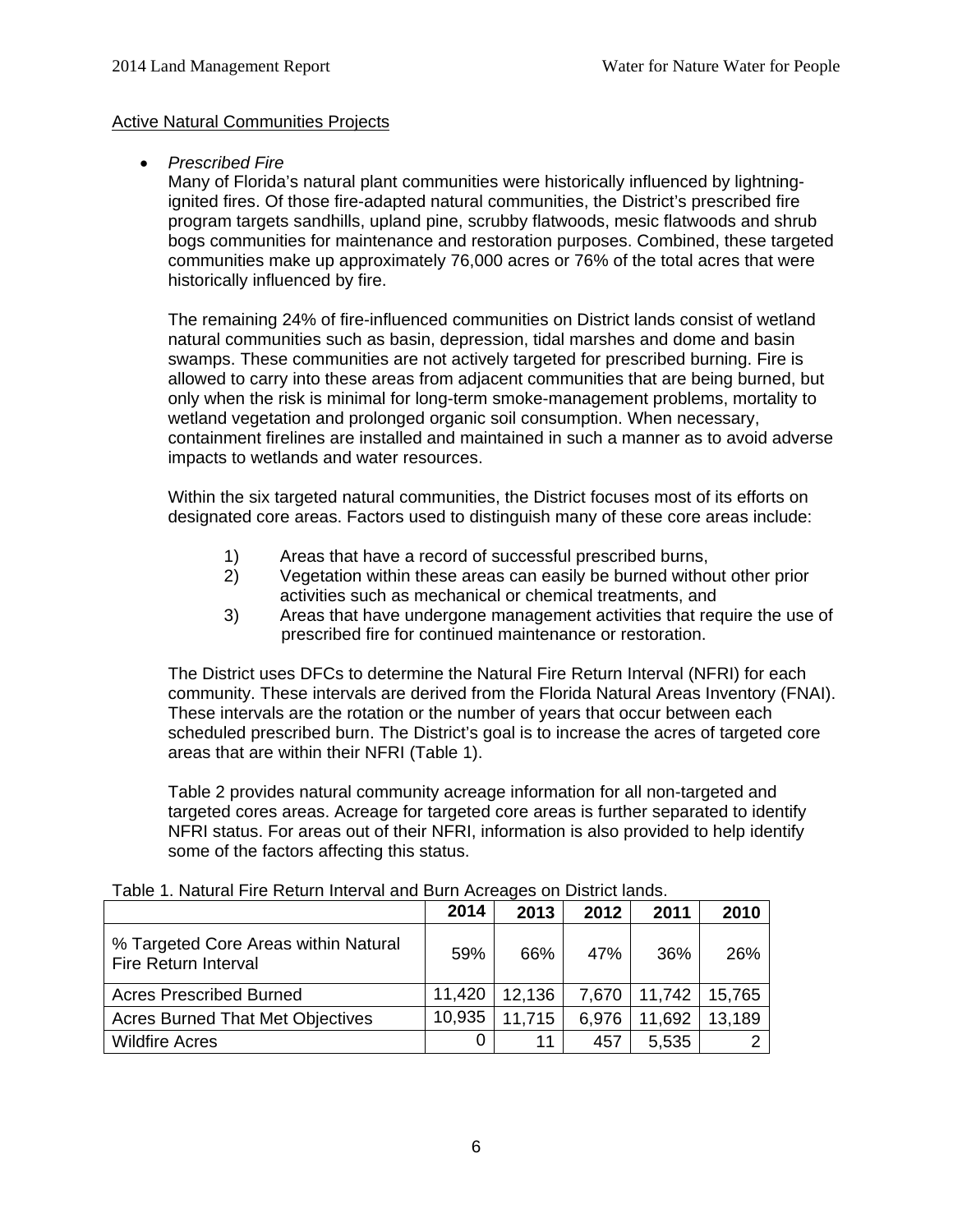| <b>SRWMD Fire-Maintained Communities</b>             | <b>Acres</b> | % of total |
|------------------------------------------------------|--------------|------------|
| <b>Total Fire-Maintained Natural Communities</b>     | 100,497      |            |
| <b>Targeted Communities</b>                          | 76,508       | 76         |
| Non-Targeted Communities                             | 23,989       | 24         |
|                                                      |              |            |
| <b>Total Targeted Core Areas</b>                     | 50,227       |            |
| Acres in NFRI* (end of 2014)                         | 29,719       | 59         |
| Acres out of NFRI (end of 2014)                      | 20,508       | 41         |
|                                                      |              |            |
| <b>Total Acres Out Of NFRI</b>                       | 20,508       |            |
| Acres where pine density is too thick to safely burn | 6,167        | 30         |
| Acres where stand age is too young to safely burn**  | 7,795        | 38         |
| Acres within Mallory Swamp Tract                     | 4,579        | 22         |
| <b>Remaining Acreage</b>                             | 1,967        | 10         |

| Table 2. Acres of fire-maintained natural communities by classification. |  |  |
|--------------------------------------------------------------------------|--|--|
|                                                                          |  |  |

\*NFRI is Natural Fire Return Interval

\*\*Applies only to slash pine

 *Non-native, Invasive Plant Control*  A total of 93 infestations were monitored during FY 2014. Of those active infestations, 52 were treated with herbicides.

Efforts to control non-native, invasive plants are showing a reduction of the total acreage of infestations (Figure 1). A total of 17 infestations were reclassified as "Inactive". Active infestations are reclassified inactive when no remaining living plants are observed at/or within close proximity of the infestation for 3 consecutive years.

Figure 1. Acreage trend line of active non-native, invasive plant infestations.

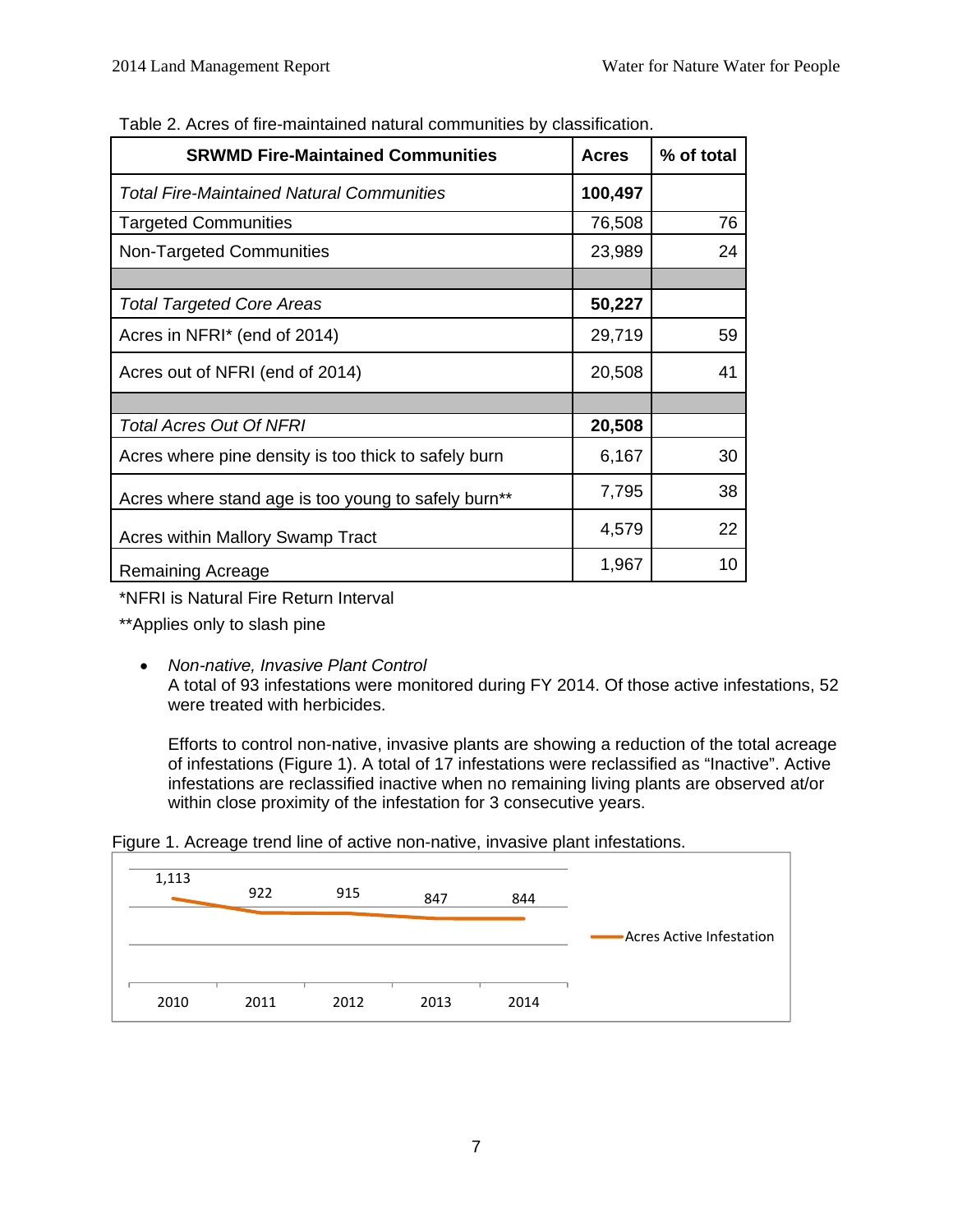*Withlacoochee Quail Farm Upland Restoration*

The District entered into a cost-share agreement with U.S. Fish and Wildlife Service (USFWS) in July 2011 to restore the native upland-pine community at the Withlacoochee Quail Farm Tract. Of the 620 acres of upland-pine forest on this tract, only 57% contained groundcover resources and fine fuels sufficient for management of the community with prescribed fire. The site was previously an old agricultural field.

This project is expected to restore the natural community by reestablishing native groundcovers, which are vital components to biodiversity and natural community management, and reintroducing fire to the community, and native tree seedlings.

In FY 2013, 12 lbs. per acre of native, upland-groundcover seeds were sown on approximately 145 acres. As part of that agreement, the District monitored groundcover restoration, paid for by USFWS.

In FY 2014, locally sourced, containerized-longleaf pine seedlings were planted at 726 trees per acre. Planned in-kind services include continued monitoring, control of invasive weeds and the continued use of prescribed fire.

#### **2. Forest Resources**

*Reforestation* 

#### Site Preparation

Table 3 indicates site preparation activities on four tracts in preparation for FY 2015 tree planting operations.

| <b>Management Objective</b>      | <b>Management Action</b> | Tract               | Acres |
|----------------------------------|--------------------------|---------------------|-------|
|                                  | Herbicide - Spot         |                     |       |
| Reforestation - Site Preparation | Treatment                | <b>Ruth Springs</b> | 39    |
|                                  | Herbicide - Spot         |                     |       |
| Reforestation - Site Preparation | Treatment                | Adams               | 33    |
|                                  | Herbicide - Spot         |                     |       |
| Reforestation - Site Preparation | Treatment                | 47 Bridge           | 24    |
|                                  | Herbicide - Spot         |                     |       |
| Reforestation - Site Preparation | Treatment                | Peacock Slough      | 49    |
| <b>Total</b>                     |                          |                     | 145   |

#### Table 3. Site preparation

#### Tree Planting

Table 4 indicates tree-planting activities on two tracts for FY 2014. Both tracts were planted with locally-sourced, longleaf pine seedlings. The seedlings were planted by hand in 12-foot wide rows.

Planting was monitored to ensure that the seedlings were planted to District standards and that the seedlings, per acre, were within 10% of the prescribed rate. At Cabbage Creek Tract, over half of the longleaf pines planted in FY 2011 perished during a flooding event. To bring up the stocking rate to meet District standards, the prescribed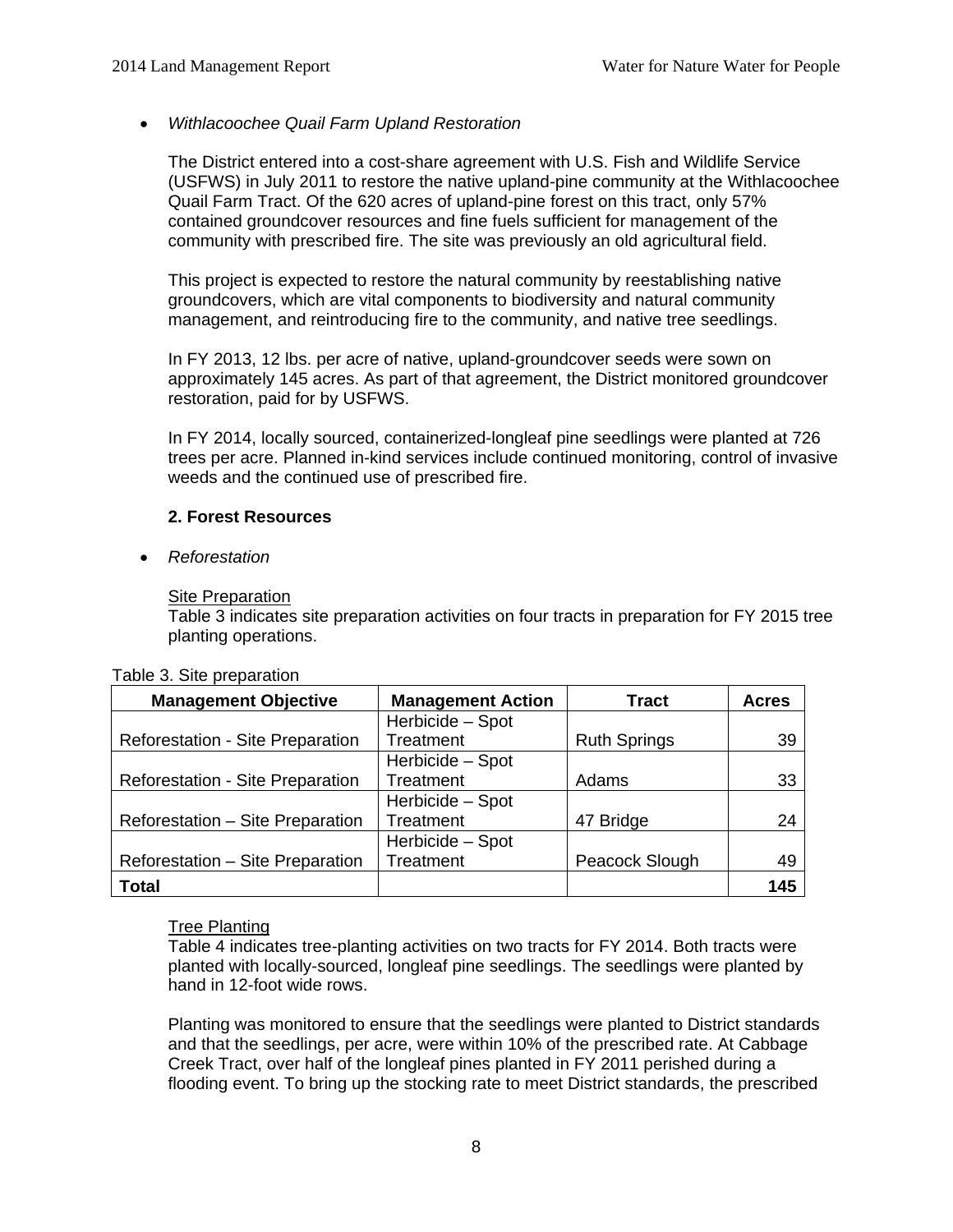planting rate for FY 2014 was 450 longleaf pine trees per acre. The rate at Withlacoochee Quail Farms was 726 longleaf pine trees per acre.

| <b>Tract</b>                        | <b>Dominant Natural</b><br><b>Communities Planted</b> | <b>Pine Seedlings</b> | <b>Actual</b><br>Seedlings/acre | <b>Acres</b> |
|-------------------------------------|-------------------------------------------------------|-----------------------|---------------------------------|--------------|
| Cabbage Creek                       | Mesic flatwoods                                       | Containerized         | 700*                            | 74           |
| Withlacoochee<br><b>Quail Farms</b> | Sandhill & upland mixed<br>forest                     | Longleaf              | 750                             | 146          |
|                                     |                                                       |                       | TOTAL                           | 220          |

| Table 4. Reforestation of pine seedlings (December 2013 - January 2014). |  |  |  |
|--------------------------------------------------------------------------|--|--|--|

\*Combination of two plantings.

*Timber Harvest* 

The District harvests timber resources to promote conditions that more closely resemble natural forests (Table 5). Four sales were offered; two harvests were thinnings of pine plantations, one was an ecological restoration harvest, and another was a salvage operation due to bark beetle infestation.

Planning, advertising, contract oversight, timber sales security and financial reconciliation are part of this process.

Timber harvest objectives include:

- o Reducing overstocked conditions, and
- o Removing undesirable species.

|                                        | 2014 | 2013 | 2012  | 2011  | 2010  |
|----------------------------------------|------|------|-------|-------|-------|
| # Acres Timber Sold for DFC            | 731  | 267  | 1.074 | 1.096 | 1.314 |
| Total Value as a Percent of Published  |      |      |       |       |       |
| Regional Market Rate for Pine Products | 105% | 117% | 114%  | 98%   | 102%  |
| (source: FL. Land Steward Newsletters) |      |      |       |       |       |

#### Table 5. Acres of timber harvest and revenue as percent of reported sources.

- *Vegetation Management with Herbicides*  Herbicides are applied to create conditions consistent with the natural community desired conditions. Two hundred forty-four (244) acres were chemically treated in 2014 to release planted pine stands from encroaching natural hardwood seedlings. All treatments occurred on either upland pine or sandhill natural communities.
- *Little River Tract Upland Pine Restoration Multi-Year Project*
	- This is a joint project with the Florida Fish and Wildlife Conservation Commission and the National Wild Turkey Federation. The District received multi-year grant funding to reduce mesic oaks on about 473 acres of upland pine plantation. The first activity was a timber harvest to reduce the amount of oaks present on the property. This area will also be used for the silviculture water yield project. Soil moisture probes will be set to determine water use by various densities of trees and species.

*Forest Resource Inventory* 

Data were collected on 752 tree plots in FY 2014. The data from these plots quantify the acres that achieve the community goals, and also provide for data for areas that may be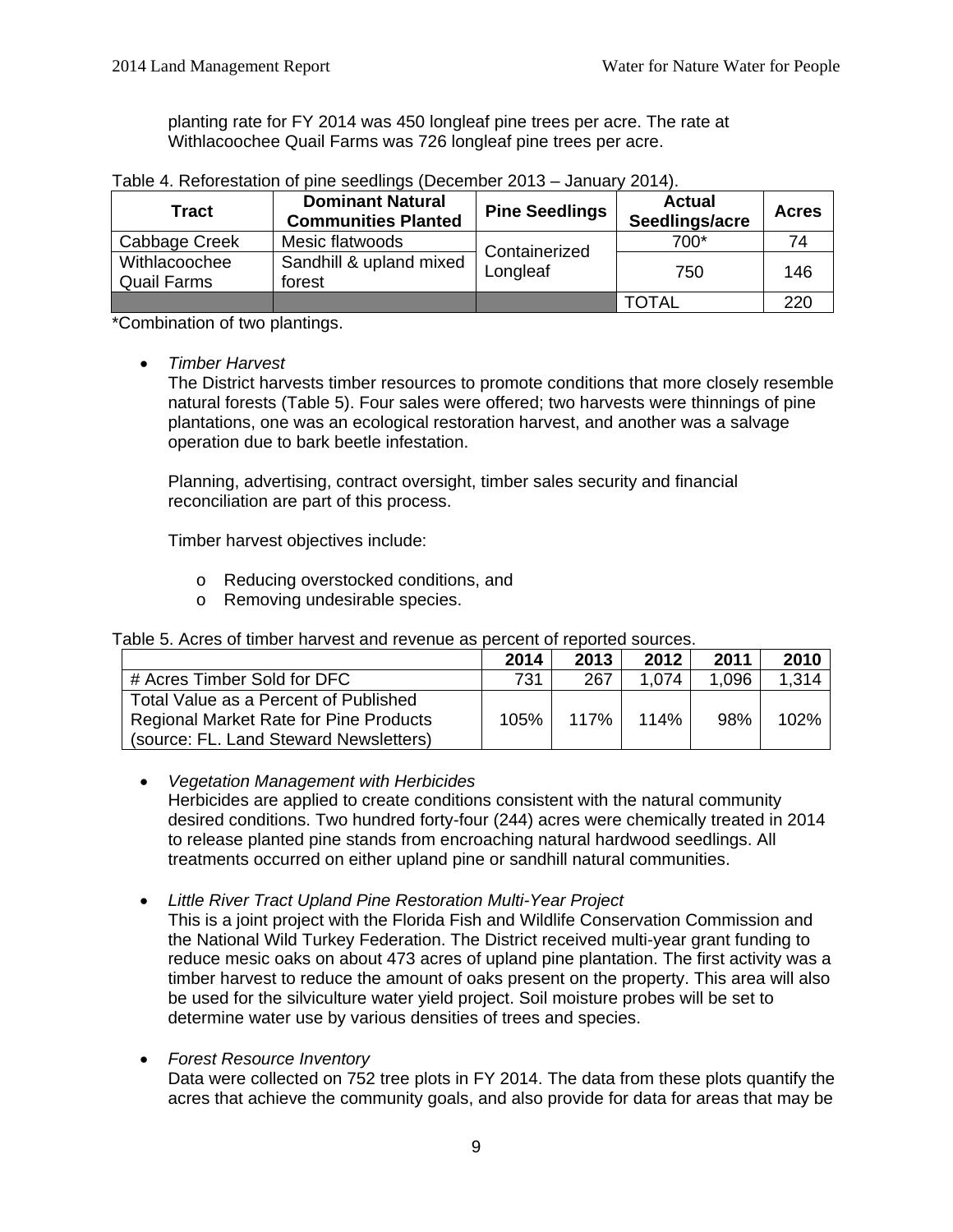improved using timber sales. Staff is developing an ongoing inventory plan to keep this data current.

## **3. Rare Species Resources**

The District has procedures for identifying and avoiding detrimental impacts to imperiled species on its lands. Rare species are documented on District lands by surveys and opportunistic observations. Species locations and rare species BMP information are maintained within a geodatabase. To lower the potential for negative impacts on existing species occurrences, District staff consults the rare species GIS layer file and rare species BMPs before planning and conducting management activities. If potential impacts are identified, staff will delineate occurrence areas to avoid or adjust management activities to prevent potential conflicts.

No specific surveys were conducted in FY 2014. However, District staff recognized a potential conflict between Gopher Tortoise (Gopherus polyphemus) and harvest equipment during the planning stages of the 2014 timber harvest at Bell Spring tract. Ramp and access locations were adjusted for harvest equipment so that an existing Gopher Tortoise population would be protected during operations. Twenty-five foot buffers for each potentially occupied burrow were staked in field. In addition, all access routes to ramp locations and timber stands were defined by either flagging or staking. District staff worked closely with the harvest contractor during operations and no gopher tortoises or burrows were disturbed.

## **4. Cultural and Historical Resources**

District lands have been reviewed for cultural and historical resources by a professional archaeologist. One hundred sixty nine (169) known sites were found in the Florida Master Site Files of the Florida Department of State. Archaeological review determined that twenty-six sites should be classified as significant cultural sites due to the reported description of the site in the master site files.

The District plans to inspect the twenty-six significant cultural resource sites, while working on other projects in the vicinity, in order to monitor and document any potential impacts by looting or other activities in the past year (Table 6). Inspections are conducted to monitor these resources and identify if any are being negatively impacted beyond the two sites impacted prior to District implementing inspections in 2011.

| <b>Measures</b>                                                      | 2014    |
|----------------------------------------------------------------------|---------|
| Number of 26 known significant cultural-resources<br>sites inspected |         |
| Number of 26 known sites damaged since last<br>inspection            | Unknown |

Table 6. Status of significant cultural resources sites.

The District follows "Protocol for Managing Cultural and Historical Resources on Suwannee River Water Management District Lands" to avoid damaging these resources. The most likely areas for cultural resources, based on the known sites, are classified "High Probability Zones" and are included as a GIS layer for planning purposes.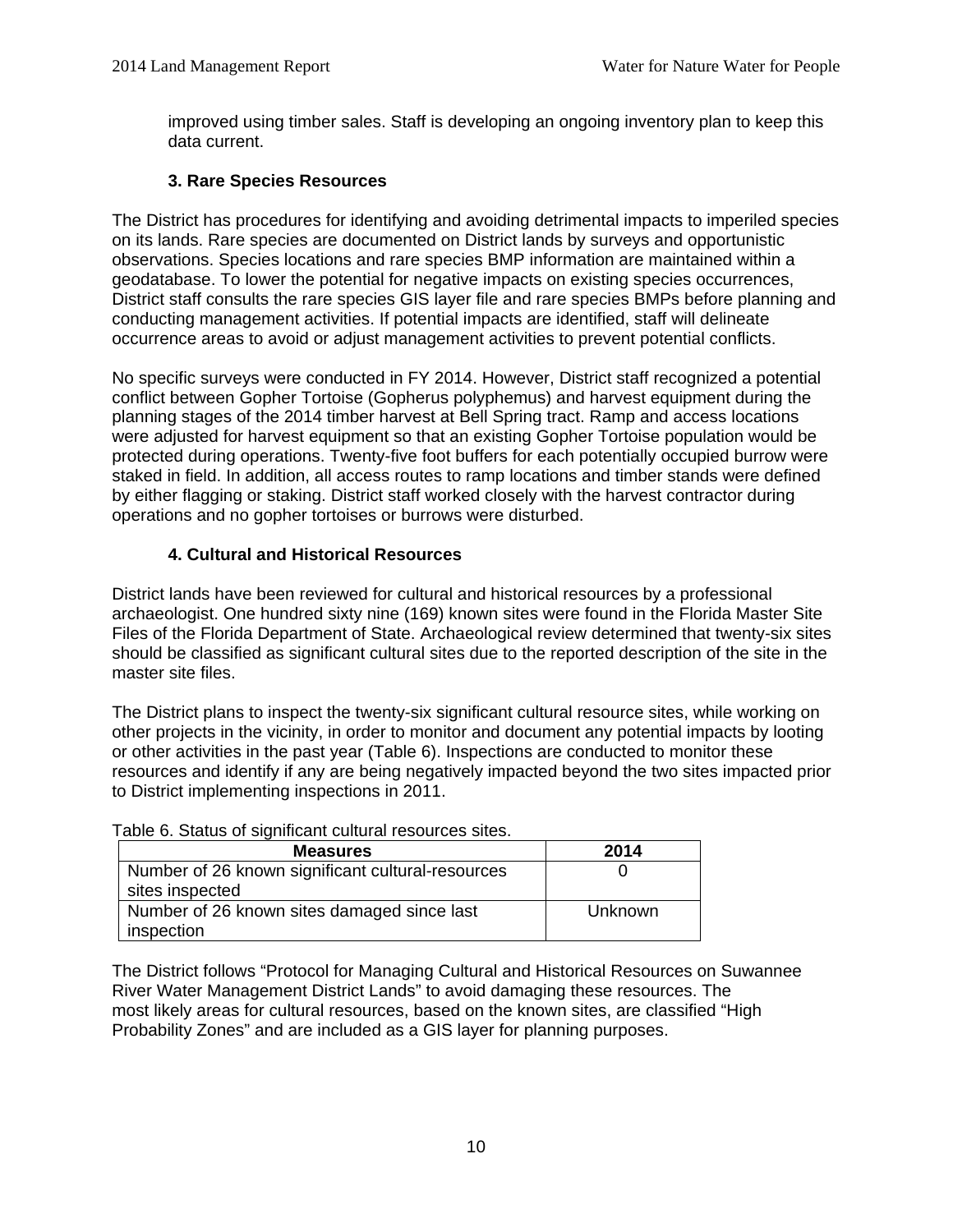## **5. Aesthetic and Visual Resources**

The consideration of the visual or aesthetic resources while managing property is a key component of the land management program. Every aspect from signs and facilities design to managing contractors and the public has visual impacts.

Key management strategies are to review every activity implemented on the land and try to minimize short-term negative perceptions. Strategies included timing of the operation, minimizing debris or litter, utilizing timber that has been harvested, and in some cases, placing signs to explain the activity.

## **II. PUBLIC USE**

#### **Goal – to provide opportunities for high quality, compatible resource-based recreation and education programs to meet the public's needs while protecting water resources.**

District lands provide many resource-based recreational opportunities. Of the 159,160 acres owned by the District, over 99% are open to the public for recreation. Planning for public uses and facilities takes into account the sensitivity of the site, the proximity of similar recreational opportunities, the time and financial requirements to provide the use, and public demand for the particular use. The District's Public Use Guide lists allowable recreational uses approved by the Governing Board by tract, including uses that require a Special Use Authorization (SUA).

#### **Recreation Resources**

The District has developed facility standards that detail recreational facility, road and trail, sign and kiosk, and fence design, construction and maintenance procedures. These standards ensure that facilities provide a safe, aesthetically pleasing, outdoor environment for the public that can be effectively maintained (Table 7), and minimizes potential impacts to water resources. District staff inspects public-use facilities, and schedules maintenance required to ensure the longevity and continued safe use.

| <b>Facility</b>             | 2014 | 2013 | 2012 | 2011 | 2010 |
|-----------------------------|------|------|------|------|------|
| # Trailheads                | 29   | 30   | 26   | 26   | 22   |
| # Docks & Boat Ramps        | 11   | 11   | 10   | 10   | 8    |
| # Hand & Canoe Launch Sites | 19   | 19   | 27   | 27   | 26   |
| # Picnic Areas              | 14   | 17   | 16   | 16   | 16   |
| # Interpretive Sites        | 10   | 11   | 9    | 9    | 8    |
| # Restrooms                 | 15   | 18   | 18   | 18   | 14   |
| # Miles Trails              | 226  | 242  | 203  | 190  | 183  |
| # Miles Driving Trails      | 313  | 310  | 310  | 345  | 302  |

Table 7. Public-use facilities<sup>\*</sup>

\*Recreation facilities have decreased in 2014 with the conveyance of Otter Springs Park & Campground to Gilchrist County.

*Recreation Maintenance* 

o The Suwannee River flooded in spring 2014 inundating the walkways at Suwannee Springs. After the flood receded, deposited sand and debris was removed.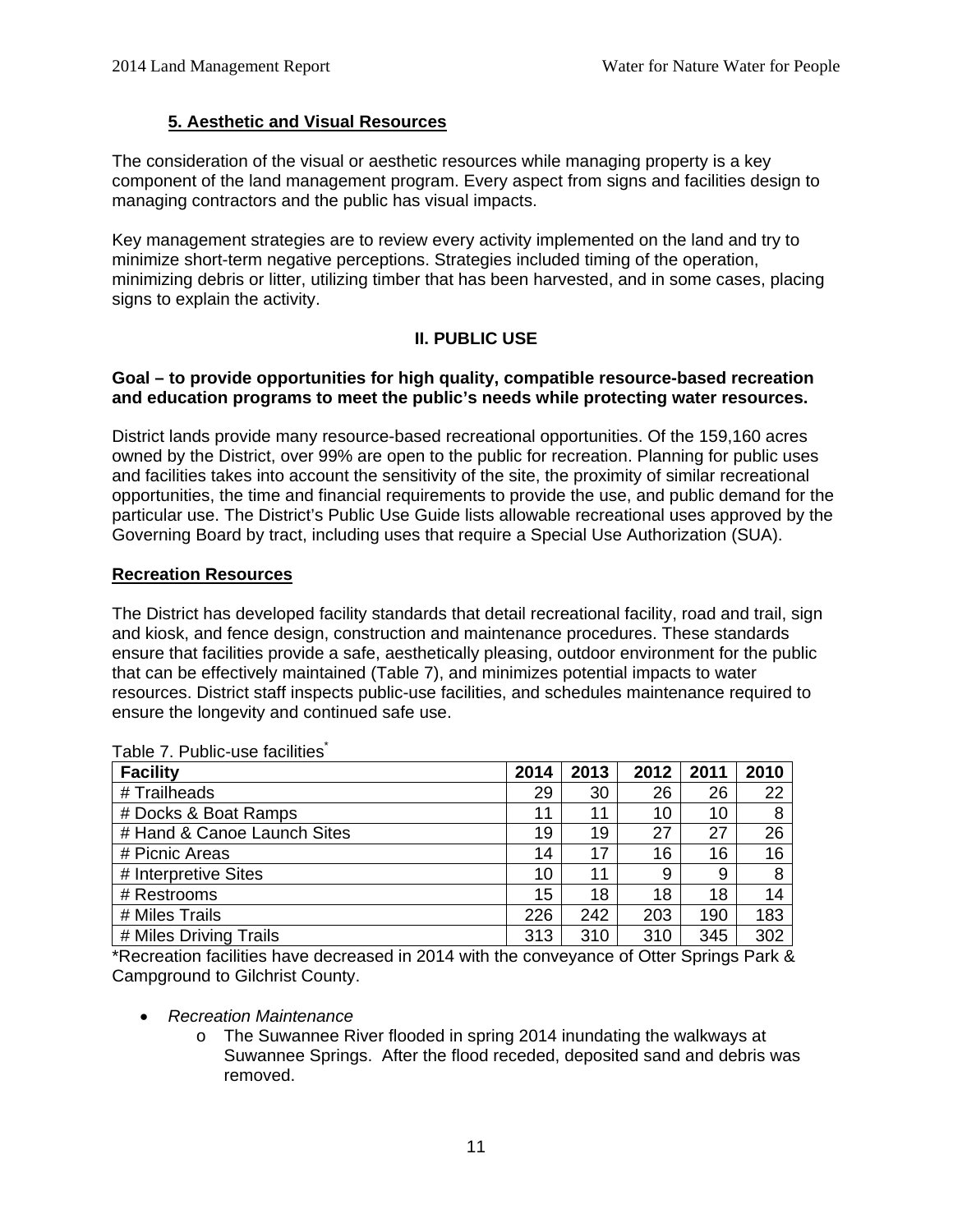- o Suwannee Bicycle Association continues to make minor adjustments to the bicycle trails in the White Springs area.
- o The Florida Trail Association Cracker Chapter from Gainesville maintains the section of the Florida National Scenic Trail (FNST) from White Springs to Ellaville, which crosses miles of District land. They rerouted the section of FNST that traversed the Gar Pond Tract on the Columbia County side of the Suwannee River to the Hamilton County side through the White Springs Tract. The trail passes through the downtown section of White Springs. White Springs was designated as the first "Gateway Community" on the FNST.
- o The trail at the Sugar Creek Tract was rerouted when the Sugar Creek Bridge was removed due to safety. The trail was rerouted to a shallow section of the creek and a ford was designated.
- $\circ$  As part of the Bell Springs restoration, the blue section of the Florida Trail had to be rerouted. Stephen Roddenberry built a bridge across the Bell Springs Run as his Eagle Scout project and rerouted the alignment.
- *Special Use Authorizations*

Members of the public may apply for a Special Use Authorization (SUA) to engage in those recreational opportunities requiring special authorization as listed in the public use guide. Examples include ATV use and night-time access. An SUA may also be issued for opportunities not listed in the Public Use Guide; examples include research and data collection, placement of bee hives and nuisance hog removal.

An SUA serves as an agreement between the District and user; it details terms, conditions, liability protection and time frame of the proposed use. The District issues SUAs and reserves the right to refuse anyone an SUA if the proposed use threatens water resources, public safety or other natural resources on District lands. A total of 546 SUAs were issued in FY 2014 (Table 8).

| <b>Recreation</b> | Temporary<br>Ingress and<br><b>E</b> aress | <b>Mallory Swamp</b><br><b>ATV Trail</b> | Non-<br>Recreational* | <b>Goose Pasture</b><br>Camping | <b>Total</b> |
|-------------------|--------------------------------------------|------------------------------------------|-----------------------|---------------------------------|--------------|
| 417               | 40                                         | 22                                       | 20                    | 67                              | 546          |

#### Table 8. The number and types of Special Use Authorizations issued.

\*Non-Recreational SUAs issued during the fiscal year include research and data collection, competitions, hog removal and apiary leases.

*Hunting and Fishing* 

The District's goal for public hunting is to provide high-quality hunting opportunities. The District meets annually with the Florida Fish and Wildlife Conservation Commission (FWC) to review opportunities for public hunting on District lands. Public hunting on District lands is offered through management agreements with FWC and the US Department of the Interior, Fish and Wildlife Service. Fishing is allowed on District tracts subject to FWC fishing regulations (Table 9).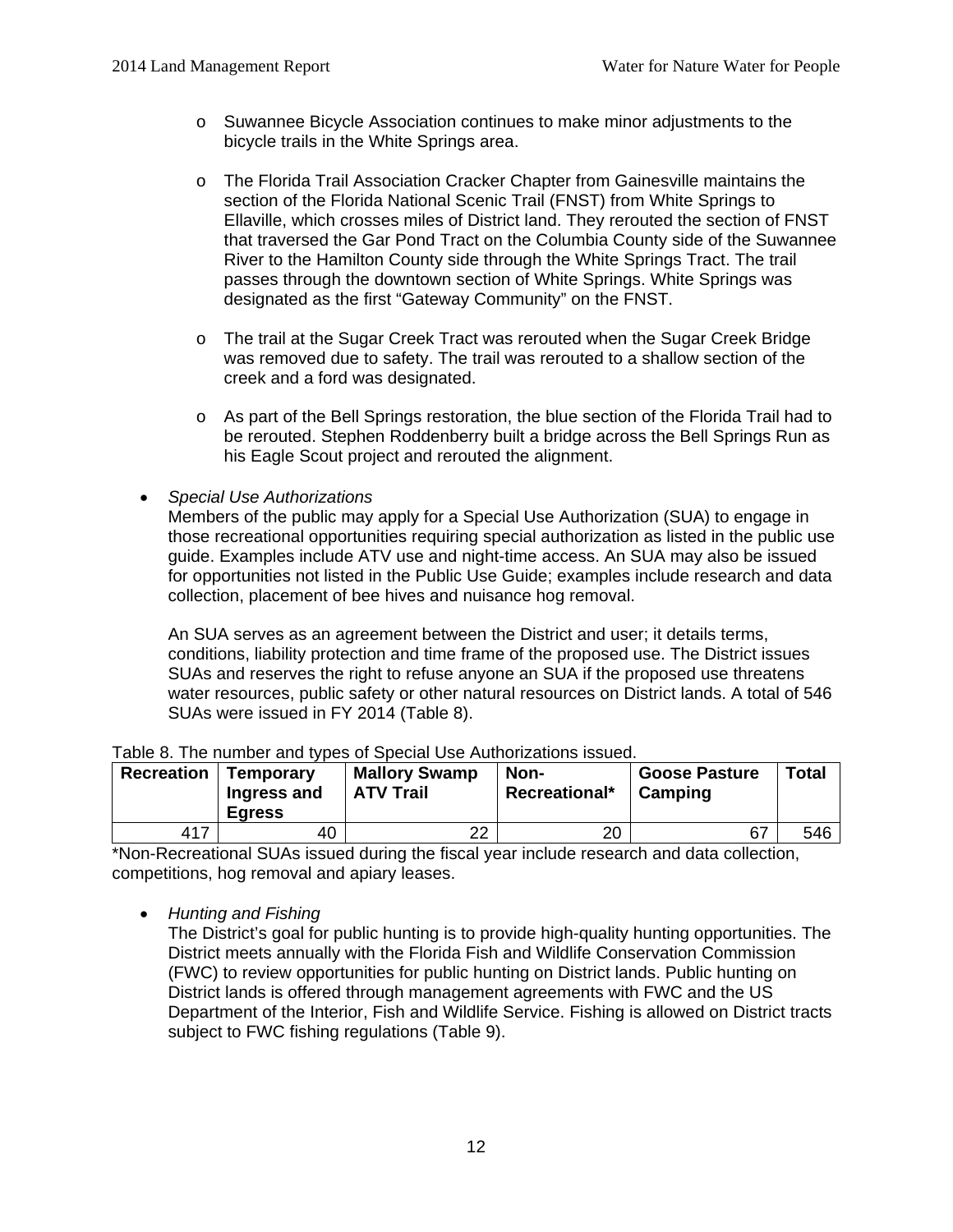Table 9. Hunting and fishing access.

|                            | 2014    | 2013    | 2012    | 2011    | 2010   |
|----------------------------|---------|---------|---------|---------|--------|
| # acres open to public     | 105,019 | 105,131 | 105,016 | 96,444* | 97,160 |
| hunting                    |         |         |         |         |        |
| # fishing access locations | 103     | 101     | 130     | 102     | 99     |

\*The number of acres of land open for hunting decreased due to the District conveying a portion of the Sandlin Bay Tract to the U.S. Forest Service. These acres remain open to hunting as part of the Osceola National Forest WMA, but the District no longer holds title to the land.

## **III. COMMUNICATIONS**

#### **Goal – to coordinate with public and private stakeholders in the management of District lands.**

The District encourages participation from outside agencies, organizations and private citizens when developing management plans for the lands under its stewardship. However, District lands and facilities and other communication opportunities likely provide greater visibility of land management activities to the general public. Public inquiries are addressed by visiting the District or contacting District staff by phone, mail, email, or the website. All boundary and informational signs include District phone numbers and email addresses for this purpose.

 *District Land Management Plan*  The DLMP articulates the Governing Board goals and objectives that guide the management of all fee lands held by the District. The Board approved the DLMP in April 2011.

No revisions were made to the DLMP in 2014.

- *Land Management Review Team*  The Land Management Review Team (LMRT) scores District land management and their report is provided to the Board for its review. Statutorily, the LMRT must evaluate:
	- 1) Whether District lands are being managed for the purposes for which they were acquired, and
	- 2) If the management practices, including public access, are in compliance with the management plan.

District staff conducted two Land Management Review Team meetings and tours in 2014. The reviews focused on activities that were conducted in FY 2013. Areas of review included water resources, natural resource management, public use and facilities on representative areas.

The review of the Withlacoochee and Middle Suwannee basins focused on the 12,584 acres of District fee lands managed by the Florida Forest Service under a lease at Twin Rivers State Forest (TRSF). This review was conducted on March 20, 2014. Questions and responses of this review are summarized in Table 10a.

The second review of District managed land was in the Lower Suwannee and Waccasassa River basins. This area encompasses 15,821 acres of fee lands and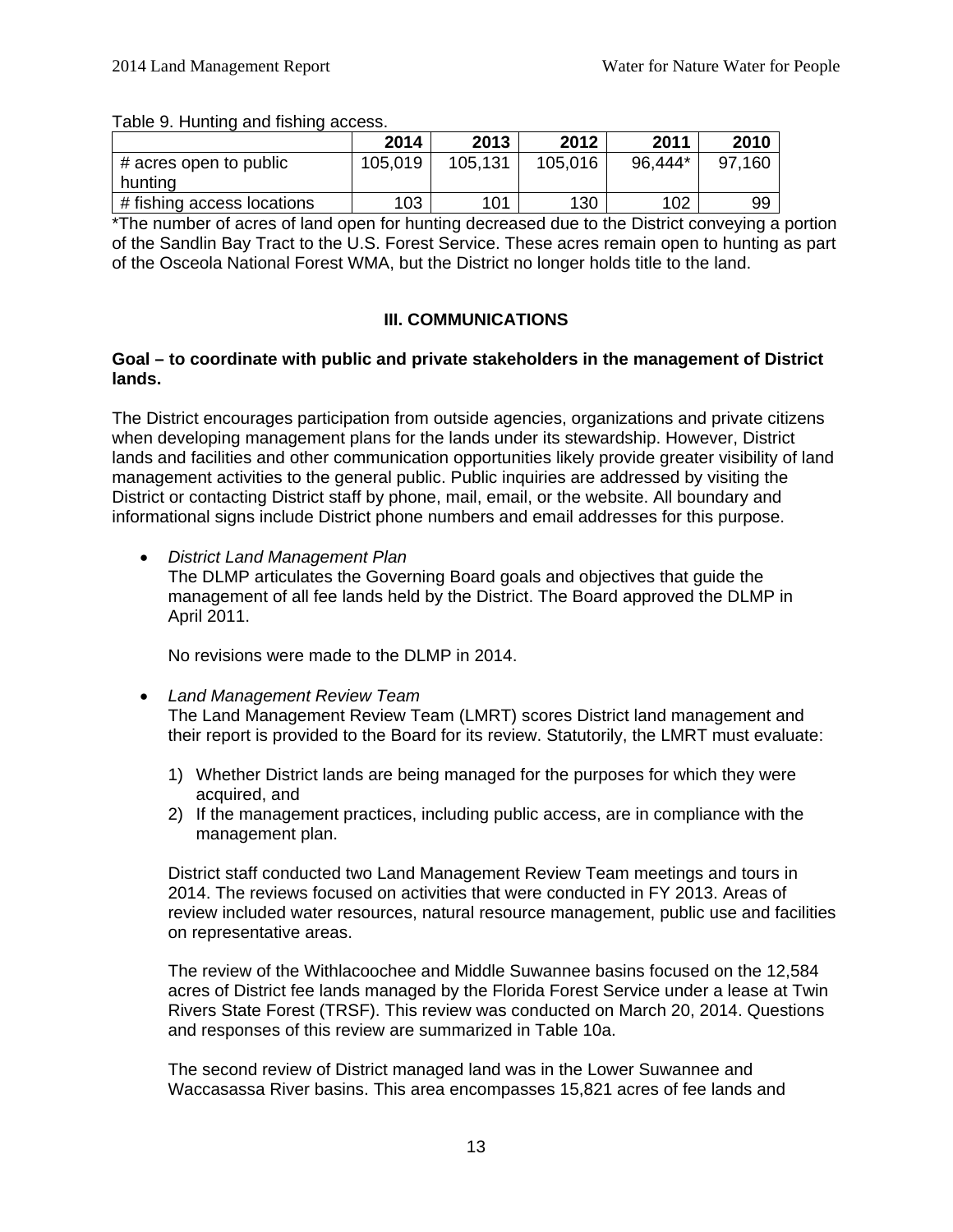43,470 acres of Conservation Easement lands. This inspection was held on April 24, 2014. Questions and responses of this review are summarized in Table 10b.

| <b>Question 1</b> | Are District lands being managed in a manner consistent with the |  |  |  |  |  |
|-------------------|------------------------------------------------------------------|--|--|--|--|--|
| # of Responses    | purpose for which they were acquired, including public access?   |  |  |  |  |  |
|                   | SRWMD is not in compliance.                                      |  |  |  |  |  |
| 5                 | SRWMD compliance is adequate and acceptable.                     |  |  |  |  |  |
|                   | SRWMD exceeds compliance regularly.                              |  |  |  |  |  |
|                   |                                                                  |  |  |  |  |  |
| <b>Question 2</b> | Does SRWMD land management implement the goals identified in the |  |  |  |  |  |
| # of Responses    | <b>District Land Management Plan?</b>                            |  |  |  |  |  |
|                   |                                                                  |  |  |  |  |  |
|                   | SRWMD is not in compliance.                                      |  |  |  |  |  |
|                   | SRWMD compliance is adequate and acceptable.                     |  |  |  |  |  |

Table 10a. Questionnaire responses from the District's LMRT meeting held on March 20, 2014.

Table 10b. Questionnaire responses from the District's LMRT meeting held on April 24, 2014.

| <b>Question 1</b><br># of Responses | Are District lands being managed in a manner consistent with the<br>purpose for which they were acquired, including public access? |  |  |  |  |
|-------------------------------------|------------------------------------------------------------------------------------------------------------------------------------|--|--|--|--|
|                                     | SRWMD is not in compliance.                                                                                                        |  |  |  |  |
|                                     |                                                                                                                                    |  |  |  |  |
|                                     | SRWMD compliance is adequate and acceptable.                                                                                       |  |  |  |  |
| 9                                   | SRWMD exceeds compliance regularly.                                                                                                |  |  |  |  |
|                                     |                                                                                                                                    |  |  |  |  |
| <b>Question 2</b>                   | Does SRWMD land management implement the goals identified in the                                                                   |  |  |  |  |
| # of Responses                      | <b>District Land Management Plan?</b>                                                                                              |  |  |  |  |
|                                     | SRWMD is not in compliance.                                                                                                        |  |  |  |  |
| 4                                   | SRWMD compliance is adequate and acceptable.                                                                                       |  |  |  |  |
| 8                                   | SRWMD exceeds compliance regularly.                                                                                                |  |  |  |  |

- *New Communication Initiatives*
	- o The District "Recreation Guide" is being revised and updated, and will be completed by summer 2015. The web site will have both static and dynamic maps.
	- o Land Management staff provides images and text for "Land Management Mondays" for the District's social media outreach efforts including Facebook and Twitter.
	- o Staff is using the "Notify Me" feature on the District web page to provide information to the public regarding flooding and closures, and also management activities that may affect public use.
- *Regional Resource Group Participation*  District staff participates in regional groups in order to understand issues that affect District lands and their management, and also to provide input to other managers of recreation and natural resources regarding water resource issues.
	- o North Florida Prescribed Fire Council
	- o San Pedro Bay Landowners Association
	- o 1<sup>st</sup> Coast Invasive Species Working Group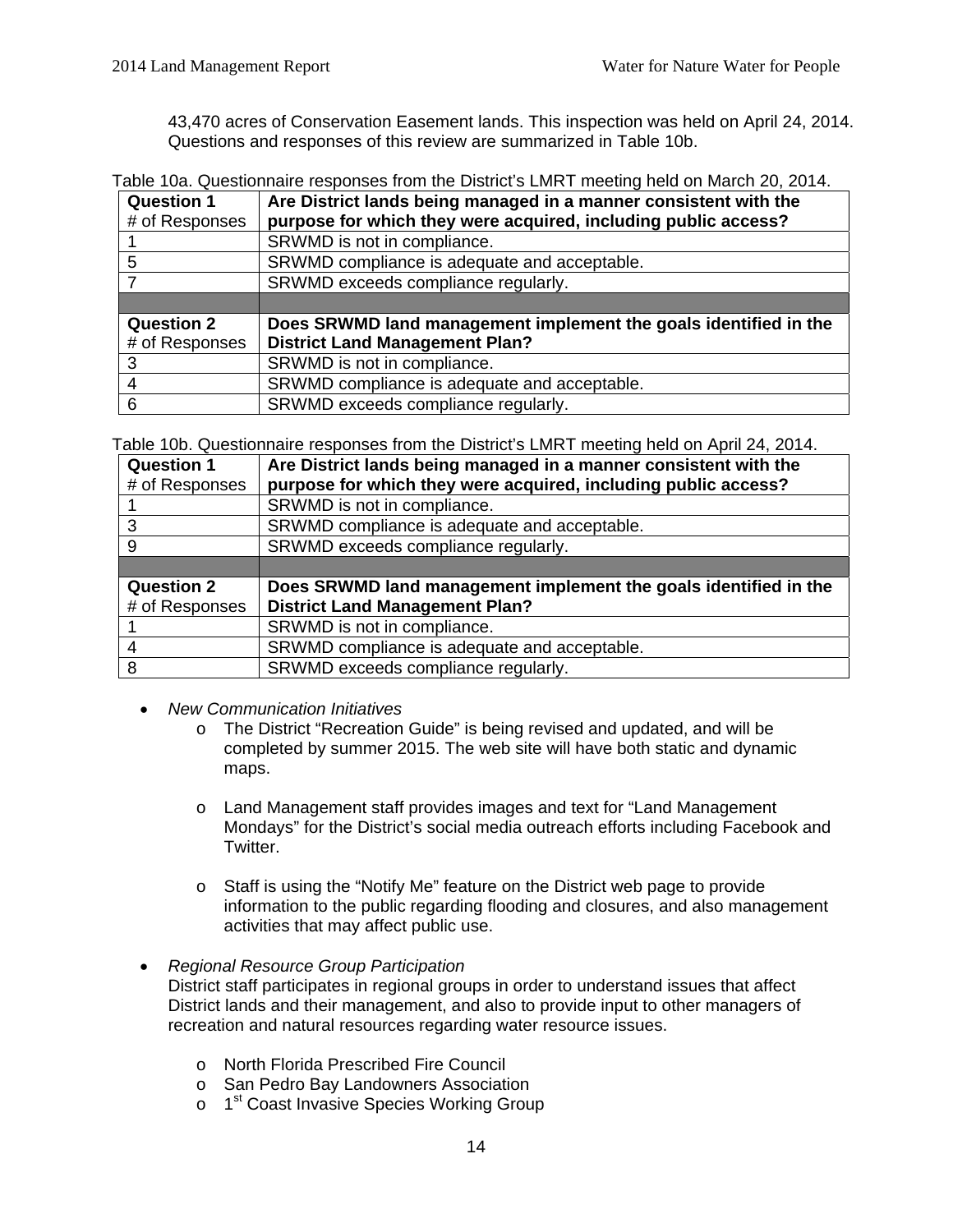- o North Central Florida Cooperative Invasive Species Management Area
- o FWC Invasive Plant Management Section's Weed Control Project
- o Suwannee River Wilderness Trail
- o USFS Florida National Scenic Trail
- o Florida Trail Association
- o Suwannee Bicycle Association
- o Florida Greenways and Trails Council
- o UF Conserved Forest Ecosystem: Outreach and Research Cooperative
- o FWC Wildlife Management Areas Annual meeting to review hunting opportunities
- o Fire Adapted Communities, Baker County

## **IV. FISCAL RESPONSIBILITY**

#### **Goal – to protect resources and manage District lands in an efficient manner within the District's annual budget.**

District staff minimizes the costs associated with land management by contracting with the private sector, partnering with other land management agencies and organizations, and submitting proposals for land management grant funding.

- *Facility Construction and Maintenance Review* 
	- Road maintenance is an integral part of land management operations. District road maintenance is combined with hydrological improvements to ensure a more effective and efficient mechanism for water resource protection while providing access for a variety of activities. All roads and hydrologic facilities (i.e. culverts, ditch blocks, low water crossings, etc.) on District property require maintenance at a level commensurate with their environment and use. Some roads are used as a combination drivable surface and fire barrier while others are routinely used by the public for recreation. Others are used for access to restoration projects and land management operations. Each road has been classified to support these activities (i.e. abandoned, administrative, public, and secondary).

In FY 2013, the District investigated opportunities to identify long-term maintenance of public access and District roads. Prior to that time, the District attempted to maintain approximately 1,140 miles of roads. District staff reduced the number of maintained roads to 865 miles, revised management practices by adding hydrological facility maintenance to the program, and concentrating maintenance on public and secondary roads with only minimal maintenance on administrative roads. In FY 2014, District staff further reduced the number of maintained roads to 258 miles, revised management practices by discontinuing maintenance of administrative roads, and added a progressive review and approval process while maintaining public access. Administrative roads will be maintained as firelines or as needed for land management operations.

#### *Cooperative Agreements*

The District enters into cooperative management agreements and/or leases with government agencies to reduce the cost of management to the District (Table 11), while providing similar management and protection and public access.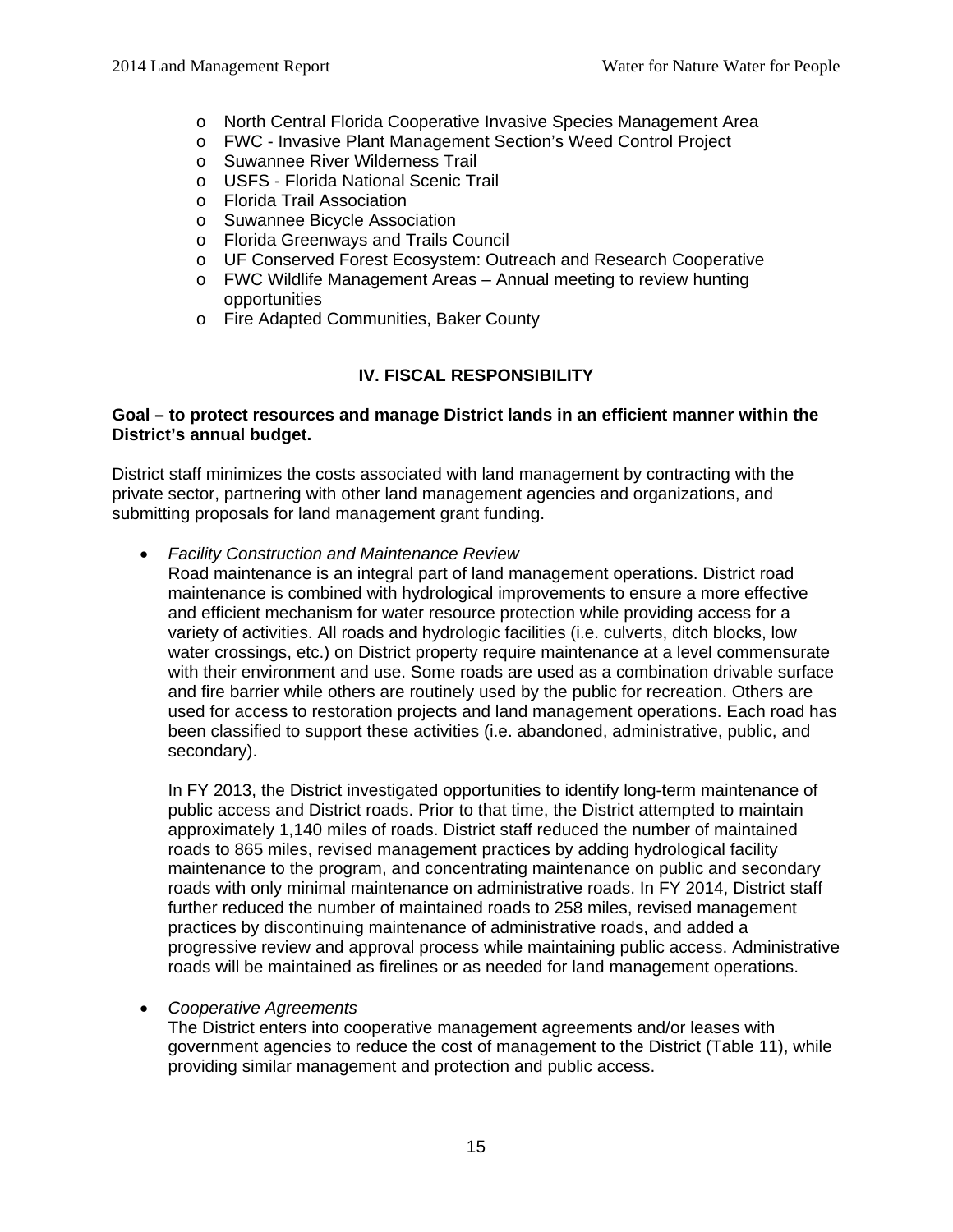| <b>Managing Agency</b>                                      | <b>Tracts</b>  | <b>Acres</b> |
|-------------------------------------------------------------|----------------|--------------|
| Alachua County                                              | 1              | 120          |
| <b>Columbia County</b>                                      | $\overline{2}$ | 139          |
| Department of Environmental Protection                      | 9              | 1,980        |
| <b>Florida Fish and Wildlife Conservation</b><br>Commission | 2              | 869          |
| <b>Gilchrist County</b>                                     | 1              | 507          |
| <b>Hamilton County</b>                                      | 3              | 16           |
| Jefferson County                                            | 1              | 22           |
| Levy County                                                 | 1              | 4,214        |
| University of Florida                                       | 2              | 738          |
| <b>US Fish and Wildlife Service</b>                         | 4              | 1,655        |
| Total Acres of No Cost Agreements                           |                | 10,260       |
|                                                             |                |              |
| <b>Managing Agency</b>                                      | <b>Tracts</b>  | <b>Acres</b> |
| <b>Florida Forest Service</b>                               | 13             | 12,963       |
| <b>Total Acres of Shared Revenue</b>                        |                |              |
| Agreements                                                  |                | 12,963       |
| Total All                                                   |                | 23,223       |

Table 11 Agencies managing District lands.

The Twin Rivers State Forest is managed by the Florida Forest Service (FFS). In FY 2014, there were state expenses of \$148,953, which were reimbursed by the District, and there were no private contracts.

The District has a Cooperative Management Agreement with FFS for lands not under lease at Twin Rivers. This agreement is used primarily to allow FFS to manage and conduct fire-line installation and prescribe fires on District lands. This agreement reduces District costs since the FFS rate for prescribed burning is less than the District's private contractor's rates. During FY 2014, 763 acres were burned under this agreement. Approximately \$9,200 was saved by utilizing FFS for these services.

The District has agreements with private and public entities to provide trail maintenance for 70% of the bike, horse and multi-use trails on District lands. These trails are maintained at no cost to the District and available for use by the general public.

Public hunting is provided on 105,000 acres of District-owned lands in cooperation with FWC and USFWS. These agencies manage hunting dates and limits and provide law enforcement at no cost to the District.

- *Grant Applications and Awards*  The District pursues grants to help reduce the cost of natural community management.
	- o The Wild Turkey Cost-Share Program Grant, administered by FWC and National Wild Turkey Federation, for the 5-year Little River Tract upland restoration is in its second year. The timber sale on 473 acres to thin the pines and remove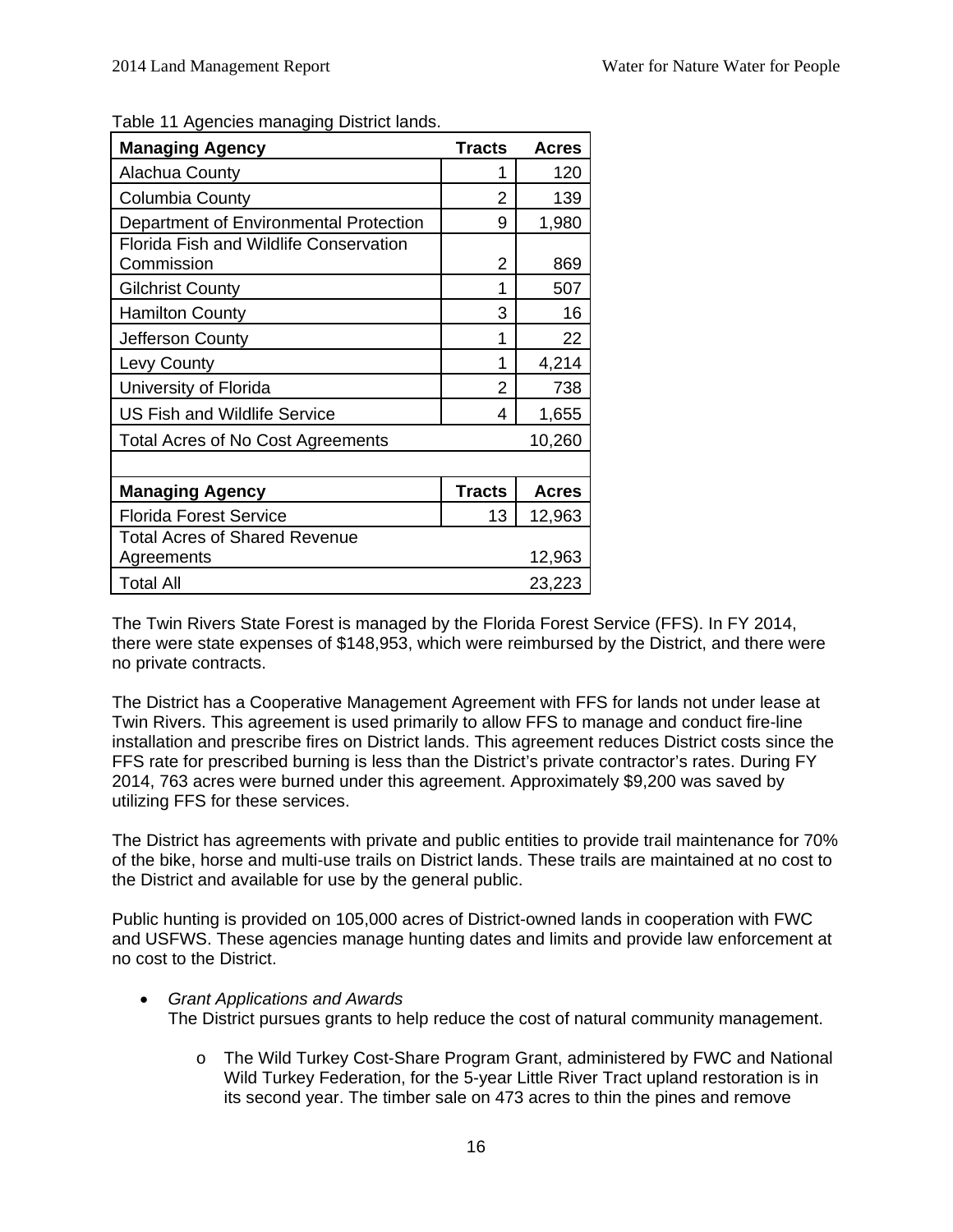mesic oak species was completed in October 2014. Almost 14,000 tons of hardwood trees and brush was removed during this operation, greatly increasing the sunlight penetration to the forest floor. The application of herbicide to limit oak sprouts and prescribed fire are the next steps in this proposal. Total maximum grant funds requested were \$94,500.

- o The District was awarded \$45,000 by the Wild Turkey Cost-Share Program. This grant is intended to fund some prescribed burning at Mallory Swamp in FY 2015. The goal is to burn 3,000 acres using a helicopter.
- o The District was awarded approximately \$20,000 from FWC Upland Invasive Plant Program. These funds were used to treat Japanese Climbing Fern, Camphor Tree, Chinaberry and Chinese Tallow on 70 acres of the Lake Rowell Tract, and 45 acres of Japanese Climbing Fern on the Withlacoochee Quail Farm Tract.

#### *Revenues and Expenditures*

The District has opportunities to generate revenues while implementing its natural resource management activities. Timber sales generate the vast majority of revenue from land management activities. In FY 2014, the District sold an estimated 16,600 tons of pine timber in 4 sales on 731 acres. These sales were first thinnings of pine plantations, an ecological restoration harvest, and a salvage operation due to bark beetle infestation. Total gross revenues are estimated (since all sales have not been completed at this time) to be \$376,244.

Expenditures in the land management program are divided into categories for budgeting as follows, Table 12:

- o Natural Resource Management includes water resource projects, reforestation, timber sales, exotic plant control, and protected species management.
- o Prescribed Fire includes FFS and private contractor costs for prescribed burning and fire-line establishment and maintenance.
- o Public Use includes expenses for maintaining site-based and dispersed recreation activities, developing new sites, signs, maps, brochures, and sanitation.
- $\circ$  Facility Management includes costs for maintaining roads, hydrologic structures, boundaries and gates.
- o Administration and Planning includes expenses for planning, GIS, training, real-estate activities, management plans and reviews, interagency coordination and Payment in Lieu of Taxes.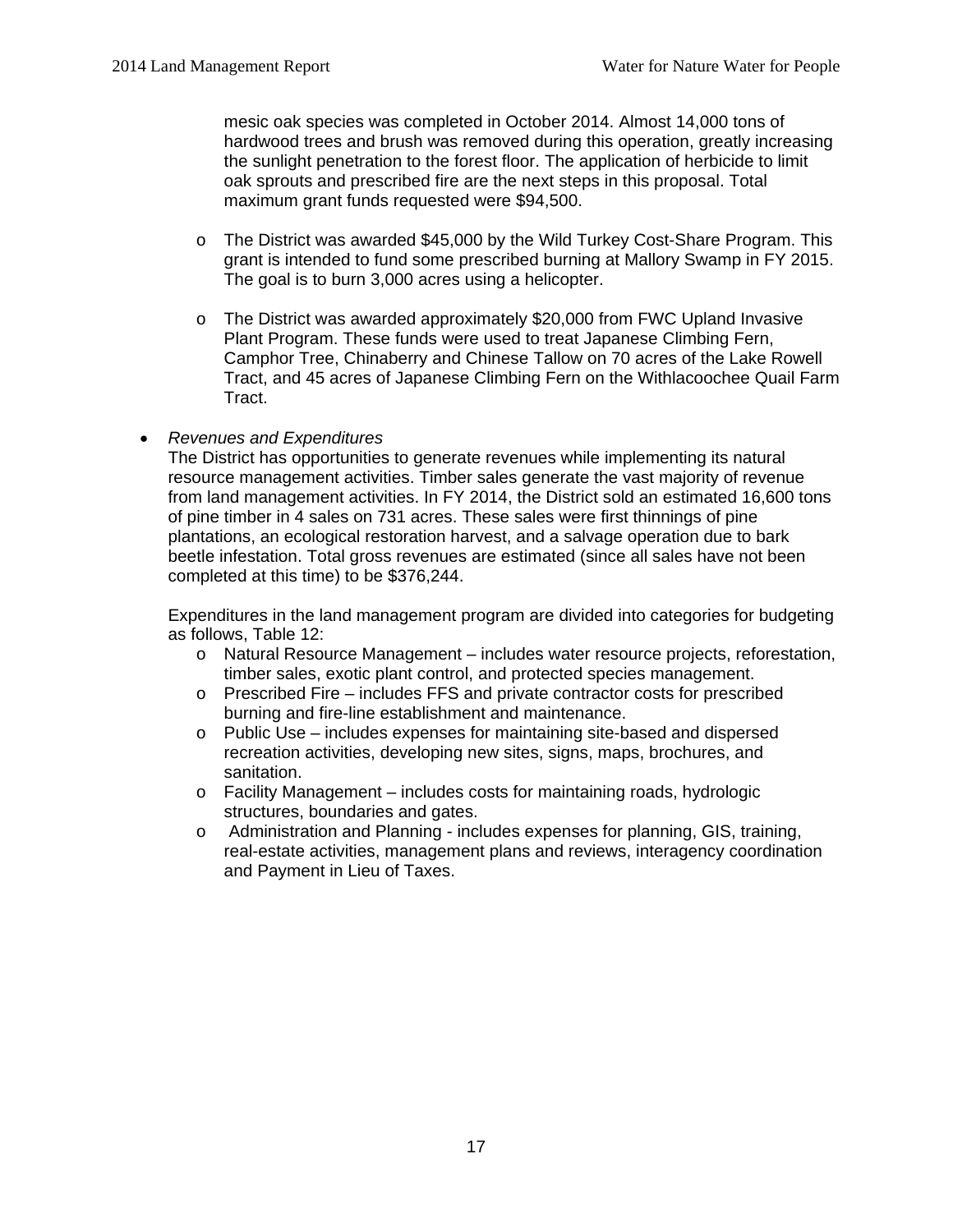Table 12. Land resources expenditures.

| <b>Category</b>              | FY 2014     |
|------------------------------|-------------|
| Natural Resource Mgt.        | \$198,538   |
| Exotic Invasive Mgt.         | \$24,876    |
| <b>Prescribed Fire</b>       | \$369,718   |
| <b>Public Use</b>            | \$210,276   |
| Facility Mgt.                | \$205,186   |
| Administration and Planning* | \$549,237   |
| Total                        | \$1,557,831 |

\*Includes Payments in Lieu of Taxes

\*Includes inspecting and reporting on Conservation Easements on 126,482 acres

*Payments in Lieu of Taxes* 

When the District purchases lands in fee simple (all ownership rights), the lands are taken off the county ad valorem tax roll. The Legislature established a payment in lieu of taxes program in 1992 to reimburse local governments for the loss of revenue. To qualify for this program, the county must have a population of less than 150,000. Payments were made to counties in the amount of \$342,635.

*Surplus Lands* 

Disposing of lands that are not needed for water-resource protection allows the District to redirect these funds to higher value, water-resource lands.

| <b>Closing Date</b> | <b>Tract</b>         | County           | <b>Transaction</b> | <b>Acres</b> | <b>Price</b> |
|---------------------|----------------------|------------------|--------------------|--------------|--------------|
|                     |                      |                  |                    |              |              |
| 11/16/2013          | Cabbage Grove        | Taylor           | Sold               | 29           | \$56,614     |
|                     | Steinhatchee         |                  |                    |              |              |
| 12/27/2013          | <b>Rise</b>          | <b>Dixie</b>     | Sold               | 43           | \$129,000    |
|                     | <b>Otter Springs</b> |                  |                    |              |              |
| 4/14/2014           | Campground           | <b>Gilchrist</b> | Conveyed to County | 121          | \$0          |
| 5/12/2014           | Levings              | Columbia         | Sold               | 65           | \$122,169    |
| 5/12/2014           | <b>Blue Sink</b>     | Suwannee         | Sold               | 41           | \$89,470     |
|                     | Anderson             |                  | Exchange 206 acres |              |              |
|                     | Conservation         |                  | while retaining    |              | Easement     |
| 9/9/2014            | Easement             | <b>Dixie</b>     | Easement           | 206          | Value        |
|                     |                      |                  |                    |              |              |
| <b>Conveyed or</b>  |                      |                  |                    |              |              |
| <b>Exchanged</b>    |                      |                  |                    | 327          |              |
| <b>Total Sold</b>   |                      |                  |                    | 178          | \$397,253    |

Table 13. Surplus lands sold or conveyed.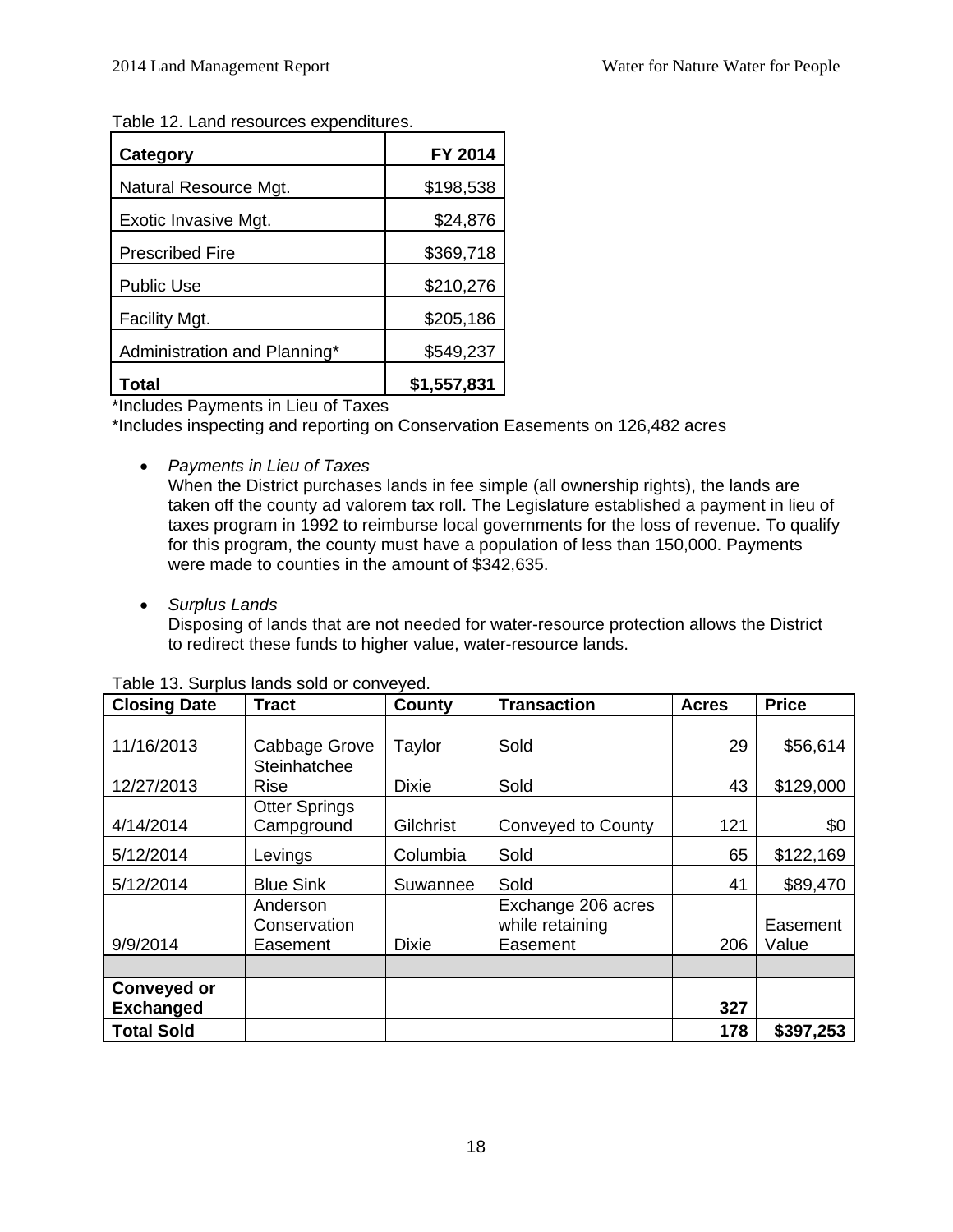This page is intentionally left blank.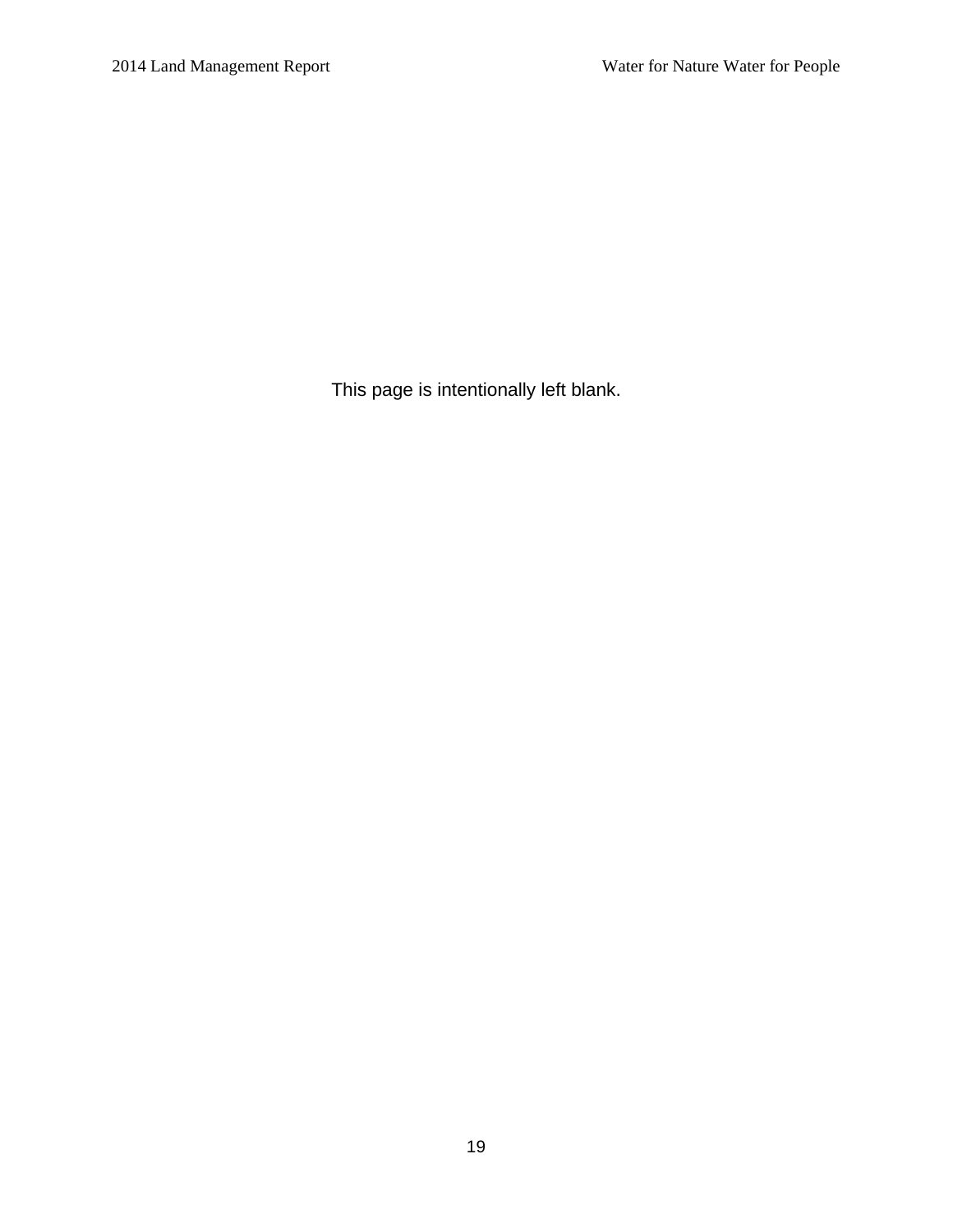# **APPENDIX A**

## **SRWMD STATUTORY SUMMARY - MARCH 10, 2014**

## **Land Acquisition and Management**

Ch. 373.139(2) Acquisition of real property.

- "Flood control
- Water storage
- Water management
- Conservation and protection of water resources
- Aquifer recharge
- Water resource and water supply development
- Preservation of wetlands, streams and lakes."
- Ch. 373.1391 Management of real property.
- (1a) "Managed and maintained, to the extent practicable, in such a way as to ensure a balance between public access, general public recreational purposes, and the restoration of their natural state and condition. Except when prohibited by a covenant or condition in s. 373.056(2), lands owned, managed, and controlled by the district may be used for multiple purposes including, but not limited to, agriculture, silviculture, and water supply, as well as boating and other recreational uses."
- (b) "Whenever practicable, such lands shall be open to the general public for recreational uses. General public recreational purposes shall include, but not be limited to, fishing, hunting, horseback riding, swimming, camping, hiking, canoeing, boating, diving, birding, sailing, jogging, and other related outdoor activities to the maximum extent possible considering the environmental sensitivity and suitability of those lands. These public lands shall be evaluated for their resource value for the purpose of establishing which parcels, in whole or in part, annually or seasonally, would be conducive to general public recreational purposes. Such findings shall be included in management plans which are developed for such public lands."
- (5) "The following additional uses of lands acquired pursuant to the Florida Forever program and other state-funded land purchase program shall be authorized, upon a finding by the governing board, if they meet the criteria specified in  $(a) - (e)$ : Water resource development projects, water supply development projects, stormwater management projects, linear facilities, and sustainable agriculture and forestry. Such additional uses are authorized where:
	- (a) Not inconsistent with the management plan for such lands;
	- (b) Compatible with the ecosystem and resource values of such lands;
	- (c) The proposed use is appropriately located on such lands and where due consideration is given to the use of other available lands;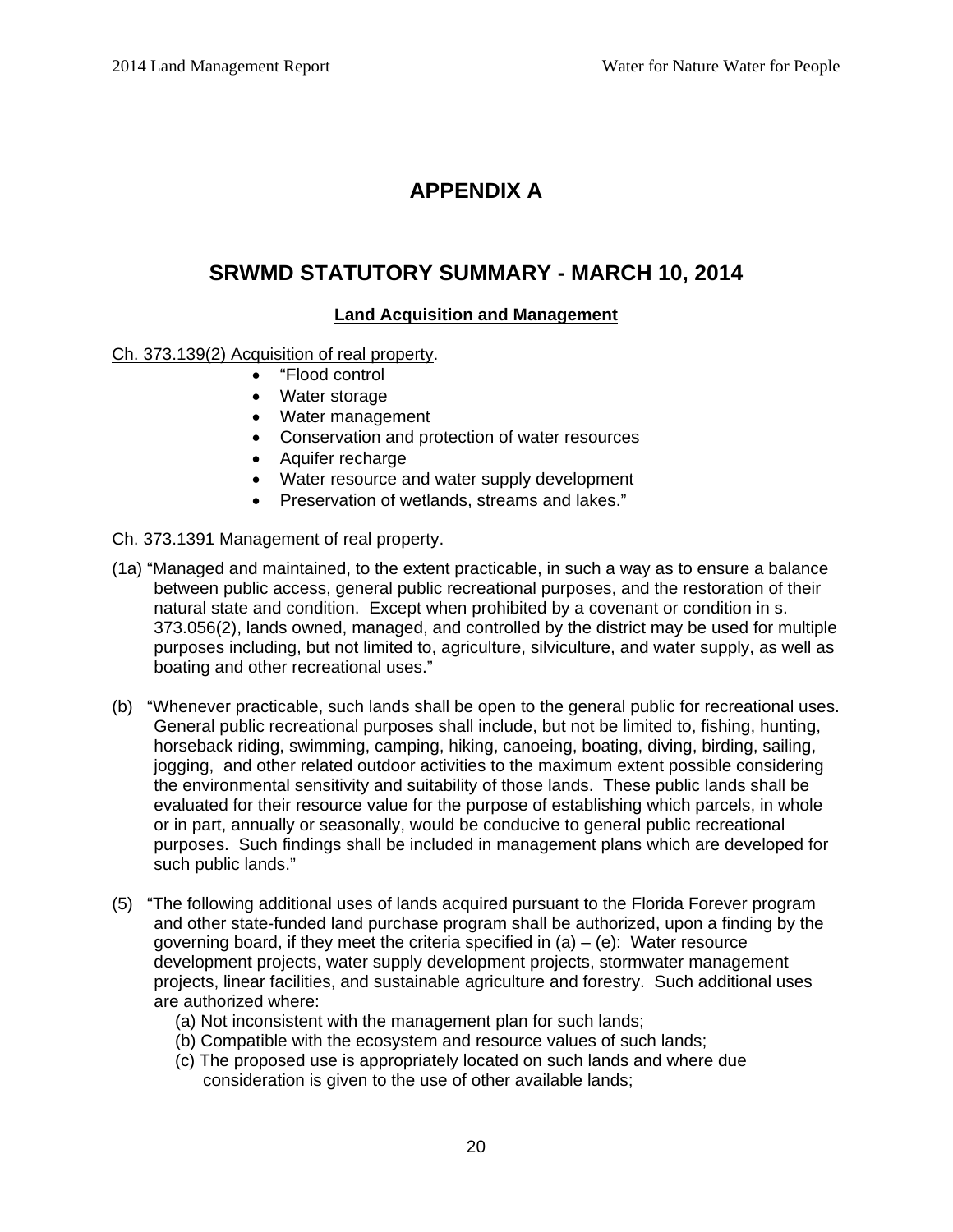- (d) The using entity reasonably compensates the titleholder for such use based upon an appropriate measure of value;
- (e) The use is consistent with the public interest."

373.591 Management review teams.

(1) To determine whether conservation, preservation, and recreation lands titled in the names of the water management districts are being managed for the purposes for which they were acquired and in accordance with land management objectives, the water management districts shall establish land management review teams to conduct periodic management reviews. The land management review teams shall be composed of the following members:

- (a) One individual from the county or local community in which the parcel is located.
- (b) One employee of the water management district.
- (c) A private land manager mutually agreeable to the governmental agency representatives.
- (d) A member of the local soil and water conservation district board of supervisors.
- (e) One individual from the Fish and Wildlife Conservation Commission.
- (f) One individual from the Department of Environmental Protection.
- (g) One individual representing a conservation organization.
- (h) One individual from the Department of Agriculture and Consumer Services' Florida Forest Service.

(2) The management review team shall use the criteria provided in s. 259.036 in conducting its reviews.

(3) In determining which lands shall be reviewed in any given year, the water management district may prioritize the properties to be reviewed.

(4) If the land management review team finds that the lands reviewed are not being managed in accordance with their management plan, prepared in a manner and form prescribed by the governing board of the district and otherwise meeting the timber resource management requirements of s. 253.036, the land managing agency shall provide a written explanation to the management review team.

(5) Each water management district shall, by October 1 of each year, provide its governing board with a report indicating which properties have been reviewed and the review team's findings.

Ch. 259.036 Management review teams.

(3) "In conducting a review, the land management review team shall evaluate the extent to which the existing management plan provides sufficient protection to threatened or endangered species, unique or important natural or physical features, geologic or hydrologic functions or archaeological features. The review shall also evaluate the extent to which the land is being managed for the purposes for which it was acquired and the degree to which actual management practices, including public access, are in compliance with the adopted management plan."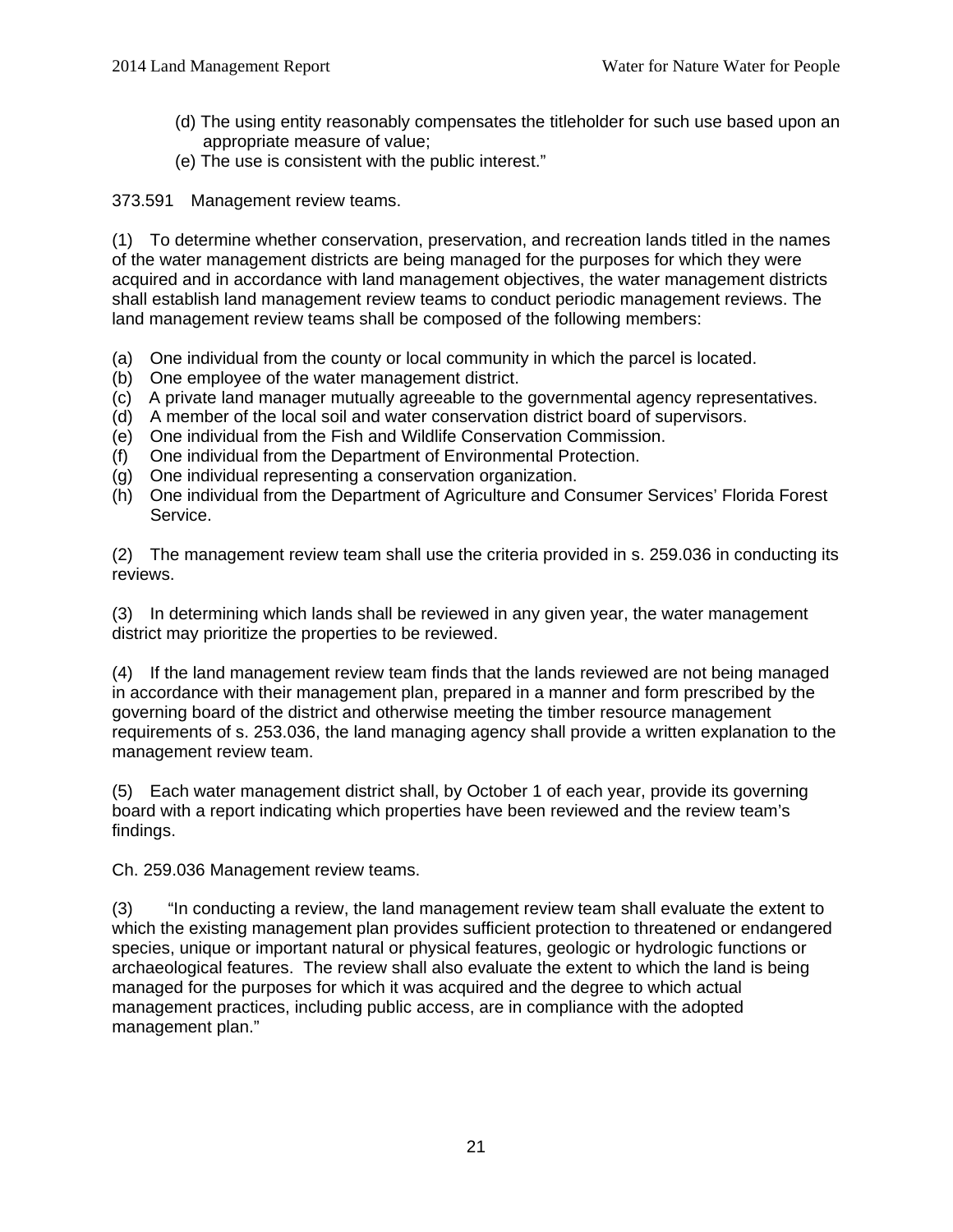#### Ch. 253.036 Forest management.

"All land management plans described in s.253.034(5) which are prepared for parcels larger than 1,000 acres shall contain an analysis of the multiple-use potential of the parcel, which analysis shall include the potential of the parcel to generate revenues to enhance the management of the parcel. The lead agency shall prepare the analysis, which shall contain a component or section prepared by a qualified forester which assesses the feasibility of managing timber resources on the parcel for resource conservation and revenue generation purposes through a stewardship ethic that embraces sustainable forest management practices if the lead management agency determines that the timber resource management is not in conflict with the primary management objectives of the parcel."…."All additional revenues generated through multiple-use management or compatible secondary use management shall be returned to the lead agency responsible for such management and shall be used to pay for management activities on all conservation, preservation and recreation lands under the agency's jurisdiction. In addition, such revenue shall be segregated in an agency trust fund and shall remain available to the agency in subsequent fiscal years to support land management appropriations."